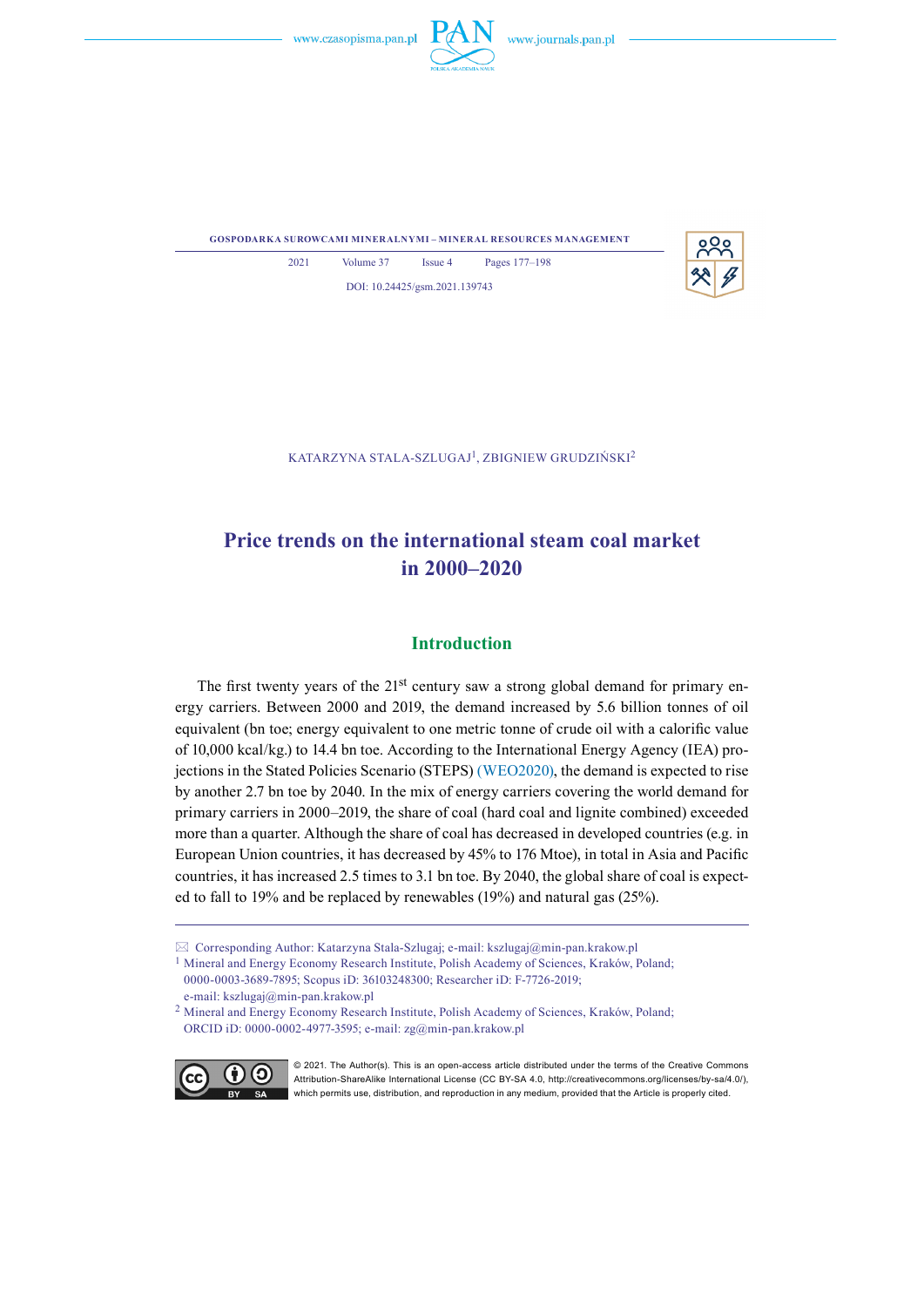

**178** Stala-Szlugaj and Grudziński 2021 / Gospodarka Surowcami Mineralnymi – Mineral Resources Management 37(4), 177–198

The main user of coal worldwide is the power industry, whose share in the global consumption of this commodity increased from 55% (in 2000) to 64% (in 2019) (WEO2020). According to the STEPS (WEO2020), the power industry will still be consuming over 60% of global coal consumption (2.1 bn toe) by 2040.

Between 2000 and 2020, the total installed capacity of coal-fired power plants operating worldwide fluctuated widely (Figure 1). The largest increase in capacity (of almost 38 GW) took place between 2005 and 2006 reaching over 91 GW. In addition, India and China are the leading countries to put new coal-fired power capacity into operation. Between 2000 and 2020, the share of new capacity from these two countries alone accounted for between 8% and 94% of the global increase. Coal-fired power plants in the European Union countries and the United Kingdom accounted for a relatively large share of the coal-fired power plant shutdowns. Coal capacity retirements in these countries accounted for between 6% and 63% of all global shutdowns. This information already shows that the Asian direction will play a significant role in the world coal market now and in the future.



Source: compiled on the basis of data (Global 2021)

Rys. 1. Łączne moce zainstalowane w elektrowniach pracujących oraz wyłączanych na świecie, lata 2000–2020

Due to the fact that different types of coal (steam coal, coking coal, lignite) are traded worldwide, and the market for each of these commodities has different specifics, the authors of this article focused on steam coal. The authors adopted a methodology (Coal Information 2019) according to which steam coal includes all anthracite, bituminous coals and sub-bituminous coal not included under coking coal.

The aim of the article is to characterize the price trends that took place in the international trade of energy coal in the years 2000–2020 and to distinguish price indices which, in the opinion of the authors, currently play an important role in this trade.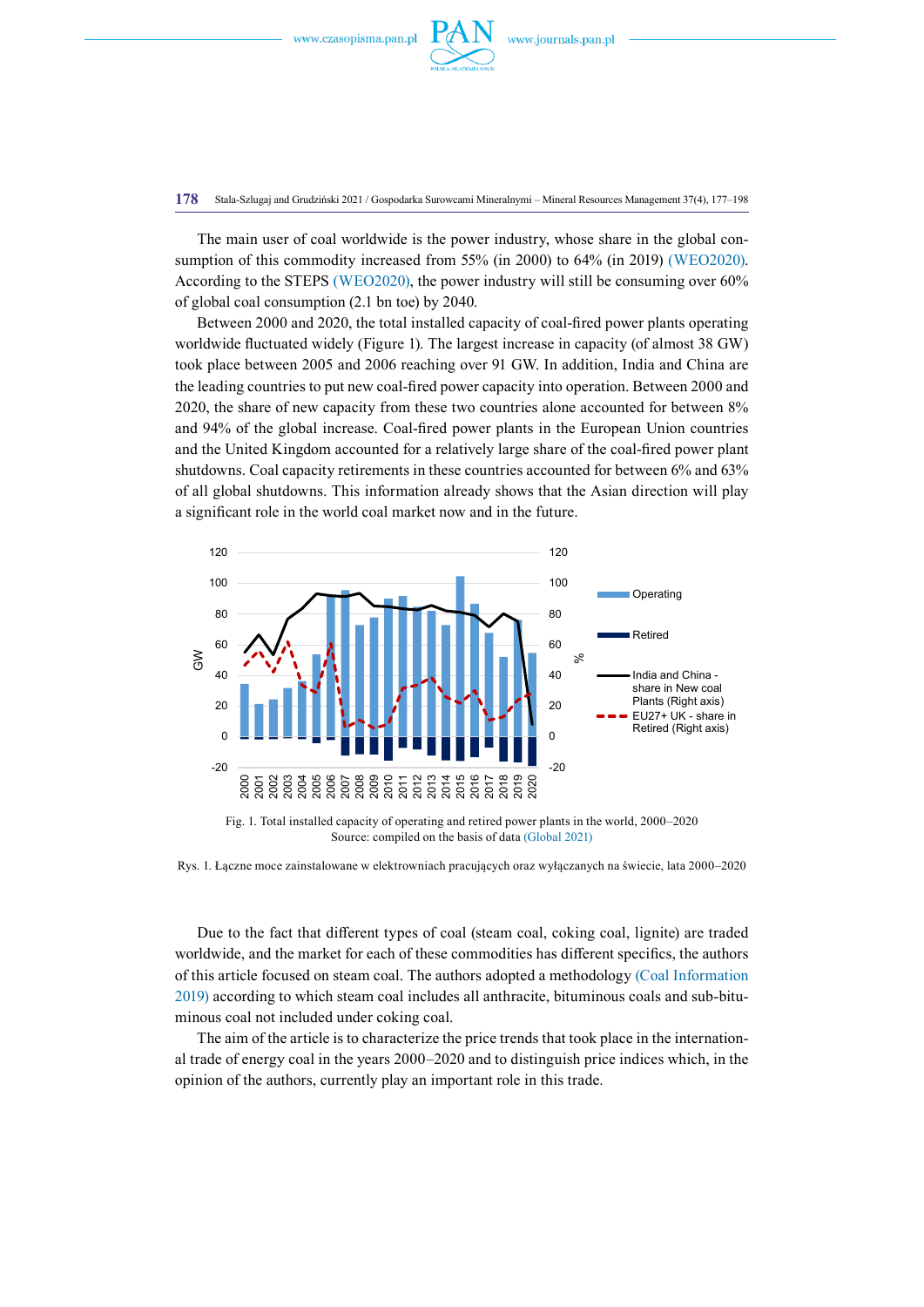

Stala-Szlugaj and Grudziński 2021 / Gospodarka Surowcami Mineralnymi – Mineral Resources Management 37(4), 177–198 **179**

# **1. Types of transactions on the physical market**

Transactions between sellers and buyers in the physical market are carried out in various forms. These can be forward contracts (not longer than five years), spot market transactions, or tenders and electronic purchases via the Internet. A very important coal price setter for international markets has for many years been the prices between Australian coal producers and Japanese power plants. These prices are set through negotiations, but the volumes of supply subject to these negotiations are not known.

Power plants have gradually introduced tendering procedures in place of direct ne-gotiations. Although long-term contracts still prevail in the Asian market, their dominance has been significantly reduced (Lorenz and Grudziński 2009; Lorenz 2014). The European market started to move away from long-term contracts much earlier. In 2000, their share was only 25%, while in Australia, 65% of exports were coal from forward contracts. In the past, long-term contracts were agreed directly between producers and end users for periods of up to 10 years. In Europe, the duration of these contracts has been reduced to  $1-2$  years.

The second decade of the 21<sup>st</sup> century saw an increasing tendency for market participants to replace forward contracts with spot transactions. Spot transactions are made on a one-off basis (specifying quantity, price and delivery terms) and are instant transactions with settlement within two working days. Delivery times vary from 25 to 90 days. Globally, spot transactions are estimated to account for approximately 20% of the actual coal trade. Although their share in the total pool of coal purchases is relatively small, their important advantage is an immediate response to the current market situation. This response consists of a price increase at low supply and a price decrease at increased supply.

For many years, the global coal trade has operated with so-called price indexes. These indexes are market prices that have been related to a particular standardised quality. For steam coal, in 2000–2020, the main quality measures used were a calorific value of 6,000 kcal/kg (i.e. approximately 25.1 MJ/kg) and a sulphur content of less than 1%. These indexes provide a reference price that is later used in other types of contracts. These indexes are determined by analysts from specialised companies such as Argus Media Ltd (Argus 2021), S&P Global Platts (CTI Platts 2021; ICR Platts 2021), IHS Markit (IHS Markit 2021), globalCOAL (GlobalCOAL 2021).

With the growth of Asian markets, international trade has adapted to the needs of these markets, and spot index quotations for coal of a lower calorific value are also increas-ingly appearing in publications and on industry platforms (Lorenz 2017). Spot transactions used to be conducted directly between a producer (or seller) and a user. Later, this role was taken over by specialised trading platforms, as well as commodity markets and brokers working within them.

One option for purchasing coal on the spot market is tenders in which coal is purchased by auction. There are also transactions that hedge future coal prices in contracts agreed in over-the-counter markets. Forward and swap contracts are usually concluded for the following months (one or two), quarters (for four consecutive months), years (the following two or three years). The prices in such contracts indicate a certain type of expectation that market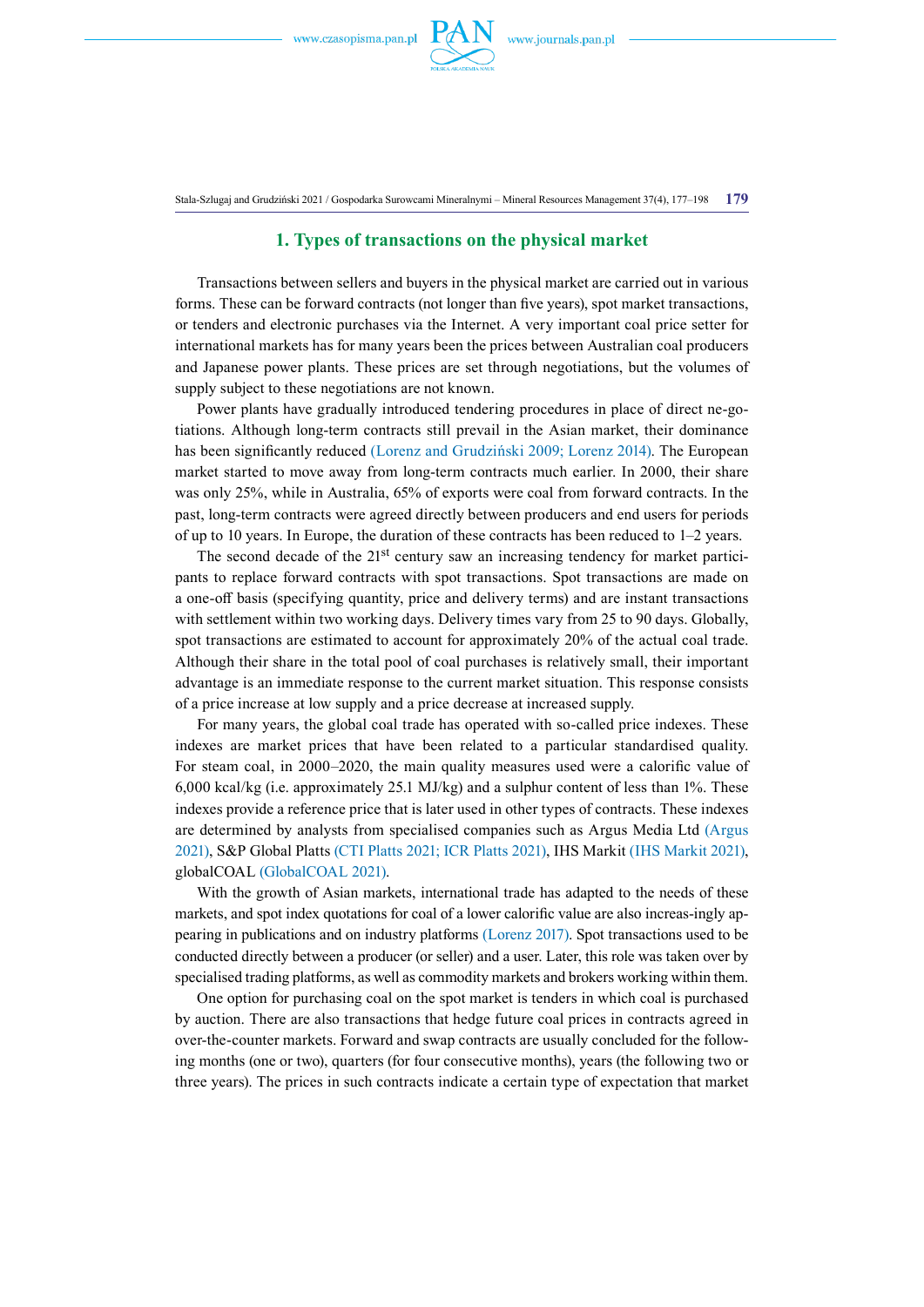

**180** Stala-Szlugaj and Grudziński 2021 / Gospodarka Surowcami Mineralnymi – Mineral Resources Management 37(4), 177–198

participants have for the near future in relation to coal prices. Prices in forward or swap contracts cannot be considered as a forecast for coal prices.

The geographic distribution of coal deposits in the world in relation to their recipients makes seaborne trade play a significant role in international coal trade. According to data (Coal Information 2019), in 2000–2018, between 86% and 92% of global trade was seaborne, and the seaborne steam coal trade accounted for the largest part of it (67–78%). In the global steam coal trading, it is customary to distinguish between the Atlantic region (also known as the Atlantic market) and the Asia-Pacific region (also known as the Asia-Pacific market). The main exporters of coal to the Atlantic market include South Africa (up to and including 2007, the country had played an important role especially in supplies to customers in NW Europe), Russia, Colombia, and the US, with the US considered as a swing supplier (when coal prices are high, the country increases supply, and when prices fall, it reduces production and withdraws from the market). The buyers are from European and non-European Mediterranean countries. The main exporters of coal to the Asia-Pacific market are Indonesia and Australia, with Russia's share also increasing in recent years. South Africa, on the other hand, has increased its share since 2008 (especially in supplies to Indian power plants) and the United States has also appeared periodically.

# **2. Identified periods of steam coal price fluctuations in spot markets**

In order to characterise the price trends that occurred in the international steam coal trade in 2000–2020, and to identify the price indexes that the authors believe currently play an important role in this trade, the authors conducted a deep literature study of steam coal spot price quotations (Argus 2021; BP 2021; CTI Platts 2021; ICR Platts 2021; Coal Information 2019; GlobalCoal 2021; Tarazanov 2016–2021a, b; World Bank 2021).

The authors decided they would conduct all analyses on their own calculated annual averages (Figure 2). Such a decision was intended to eliminate short-term fluctuations in prices observed during a given calendar year. The prices of exporters (producers) are given as FOB (Free-On-Board; franco ship in port of loading) prices, together with the name of the port in which the coal is loaded onto the vessel. On the other hand, prices of importers (buyers) are given as CIF (Cost-Insurance-Freight to the port of destination) or CFR (Cost-and-Freight designated port of destination) prices at the port of coal delivery. All indexes compared in the article refer to coal with a calorific value of 6,000 kcal/kg (approximately 25.1 MJ/kg; sulphur content of less than 1%).

When analyzing the fluctuations of annual spot prices for steam coal, it can be seen (see Figure 2) that these changes generally follow an alternating pattern. For the analyzed period 2000–2020, the authors highlighted the periods of:

- rising prices 2000–2001, 2003–2004, 2007–2008, 2010–2011, 2016–2018;
- $\bullet$  falling prices 2002, 2009, 2012–2015, 2019–2020;
- $\bullet$  stabilisation of prices 2005–2006.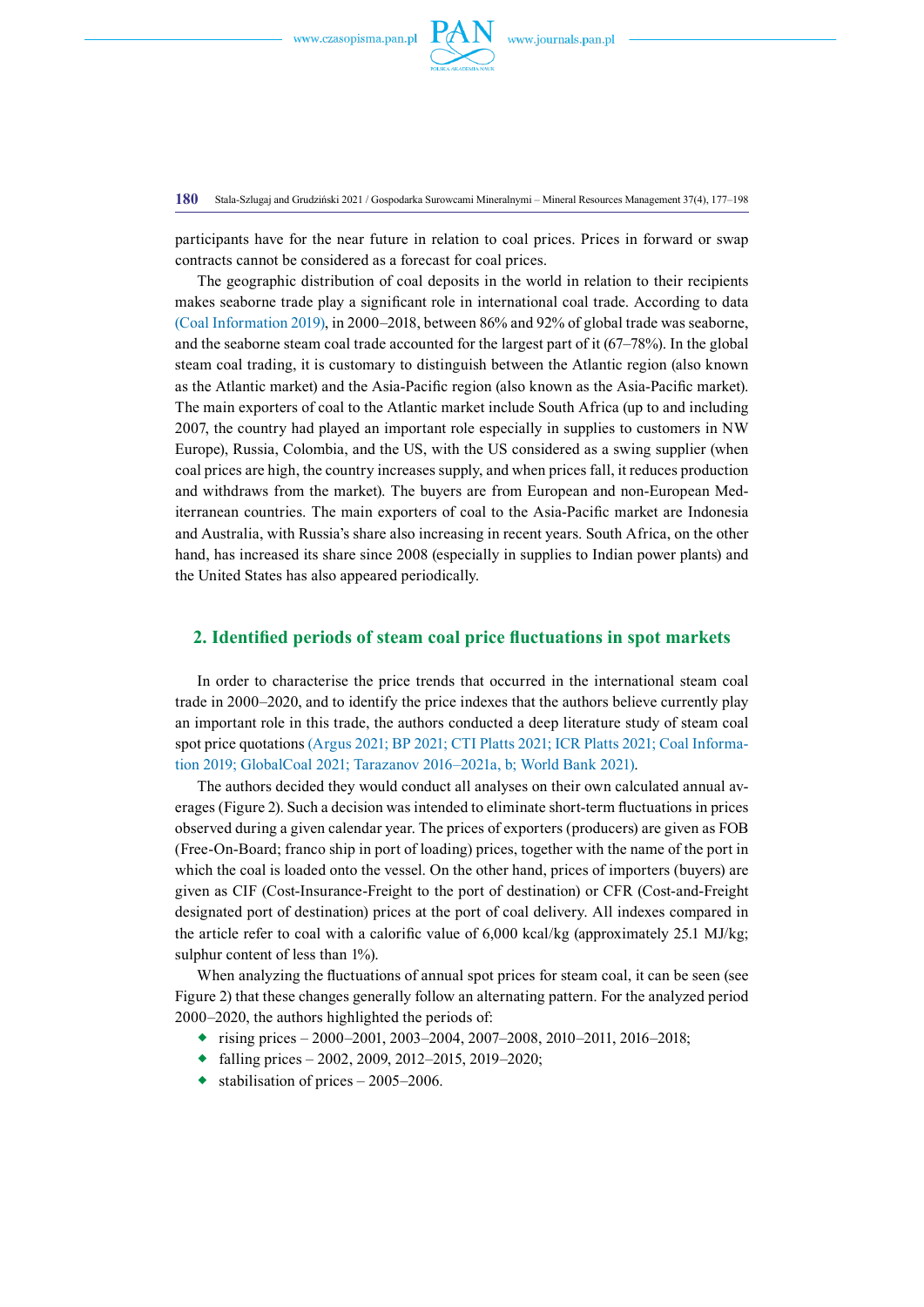

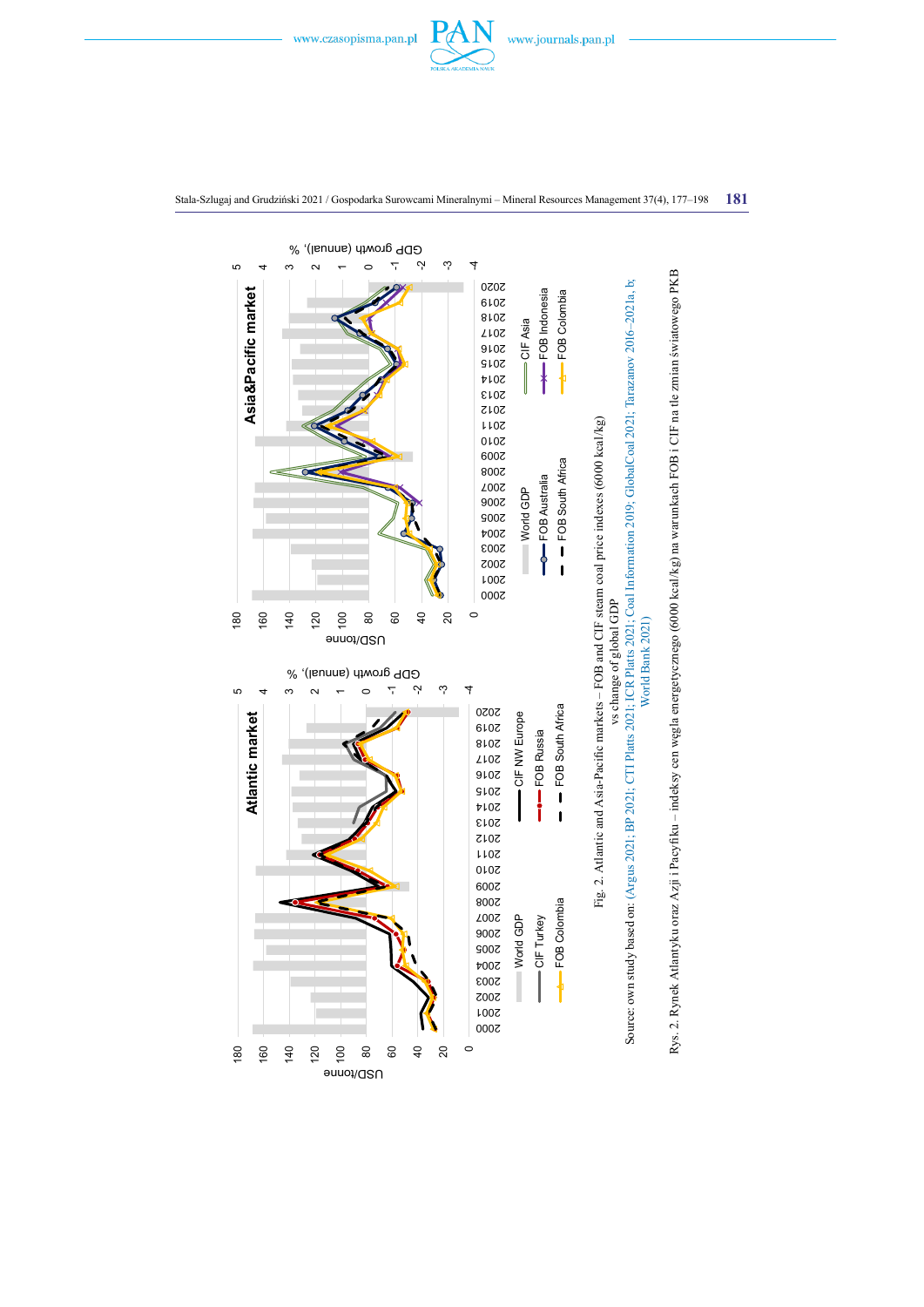

**182** Stala-Szlugaj and Grudziński 2021 / Gospodarka Surowcami Mineralnymi – Mineral Resources Management 37(4), 177–198

The length of the highlighted periods of price fluctuations varies from one to four years, but it most often covers a period of two years.

Steam coal prices in Figure 2 are compared with world annual GDP growth. The figure gives a good indication of when coal was in oversupply globally. This is indicated by the equalisation of FOB and CIF coal prices observed in 2009–2017.

# **2.1. 2000–2001 – period of rising prices**

The disturbances in the international steam coal market at the end of the 20<sup>th</sup> century were caused by coking coal. The recession that occurred then in the steel industry in Europe and in the US contributed to the sale of coking coal by some of its producers to the steam coal market, in effect weakening in effect the established relationships (Ozga-Blaschke 2008, 2021; Lorenz and Ozga-Blaschke 2016). The first two years analyzed in this article show the recovery of both the international coal market and the world economy as a whole. In 2000, world GDP reached more than 4% and in 2001, it was less than 2%. The disruption to this growth was due to the terrorist attack on the United States on 11 September 2001. FOB prices of the major steam coal exporters, i.e. South Africa and Russia, to the Atlantic market increased by USD 5–27/t year-on-year, and to the Asia-Pacific market (Australia and Colombia) by about USD 5/t (steam coal prices (6,000 kcal/kg) from Indonesia are available from 2006 onwards).

# **2.2. 2002 – period of falling prices**

The growing output and export of steam coal (by China, Australia, Indonesia, as well as Russia and Colombia) contributed to the global oversupply of this commodity and consequently resulted in a fall in prices. Another factor to push prices down was the excessive appreciation of the US dollar against domestic currencies. The environmental directives introduced in the European Union and the directives deregulating the electricity and gas market also added pressure to imported steam coal prices. In addition, a period of intensive development of global e-commerce began, which also affected the volatility of coal prices in the spot market. In both markets (i.e. Atlantic and Asia-Pacific) exporters' prices fell (year- -on-year) by approximately USD 5–6/t.

#### **2.3. 2003–2004 – period of rising prices**

The main reason for rising steam coal prices in 2003–2004 was the high economic growth in Asian countries (mainly in China, Japan, South Korea and India) as well as in the US. In the case of the latter, increased domestic demand reduced the country's coal exports and, by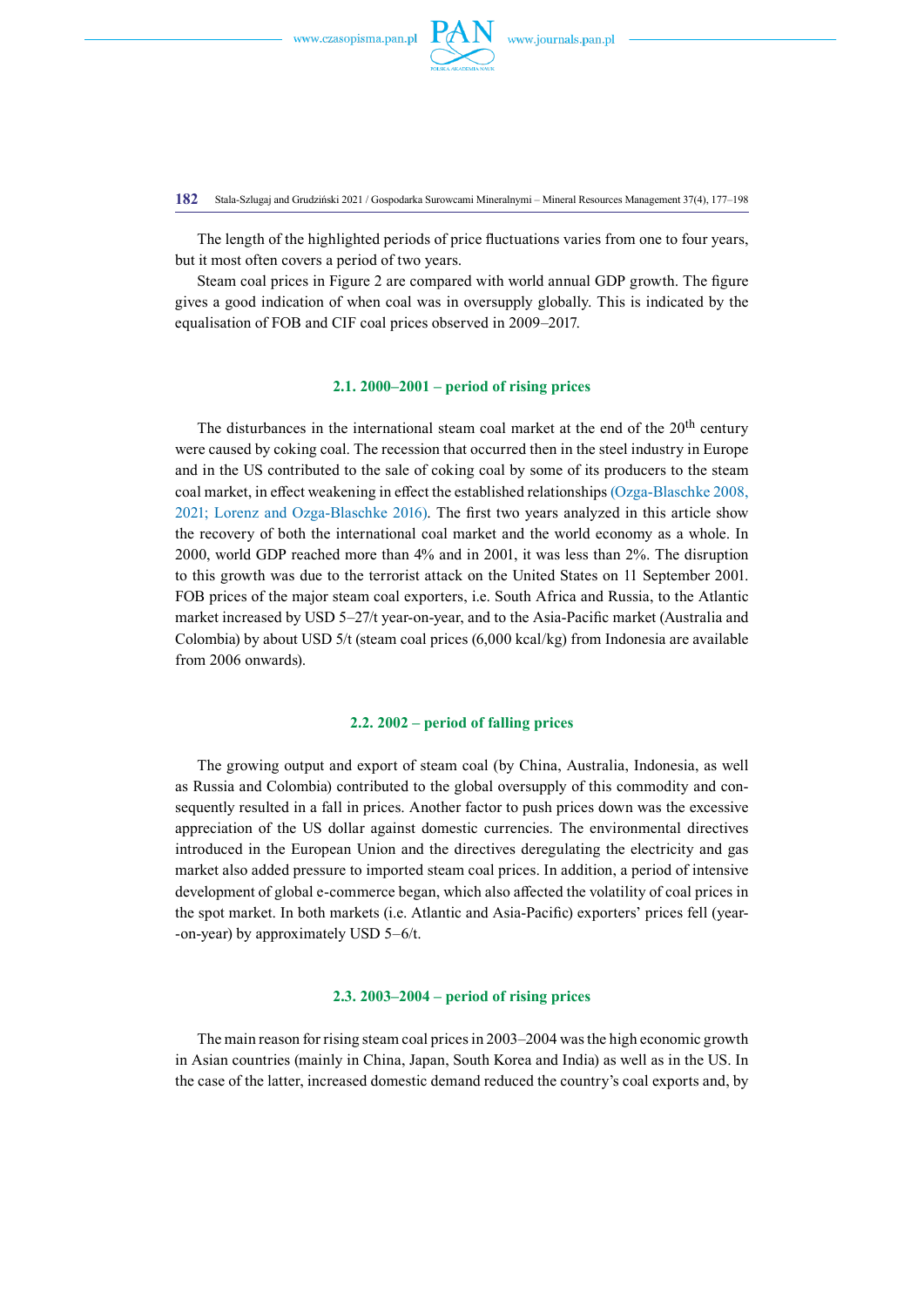

Stala-Szlugaj and Grudziński 2021 / Gospodarka Surowcami Mineralnymi – Mineral Resources Management 37(4), 177–198 **183**

increasing coal imports from Colombia, reduced the availability of Colombian coal on the European market. One of the reasons for the high demand for commodities and energy in China was that the country prepared for the Beijing 2008 Olympic Games. To meet internal demand, China reduced its coal exports. Furthermore, the increase in demand for steel (in addition to higher prices for metallurgical and coking coal) contributed to the commitment of a large fleet of bulk carriers in this part of the world. The mismatch between the handling capacity of Chinese ports and imported cargoes, which translated into several weeks of ship downtime coupled with the lack of adequate supply of bulk carriers, resulted in a cumulative increase in FOB coal prices. It was also accompanied by a rise in freight rates and the CIF prices of imported coal. In NW European ports, the average annual price of steam coal in 2004 exceeded USD 60/t, and in Asian ports, this figure was USD 70/t.

### **2.4. 2005–2006 – period of price stabilisation**

In response to high demand, the supply of steam coal into world markets increased relatively quickly thanks to increased exports from Indonesia and Russia. In addition, an im-proved number of bulk carrier fleets and increased port handling capacity contributed to the stabilisation of coal prices between 2005 and 2006. On a year-on-year basis, steam coal prices fluctuated only slightly by a few dollars.

# **2.5. 2007–2008 – period of rising prices**

The period 2007–2008 saw the largest increases in steam coal prices accompanied by a rise in sea freight costs. The turbulence in the sea freight market largely contributed to the increase in coal prices in 2007. Supporting the increase in steam coal prices were restrictions on coal exports from China, as well as unusually heavy rainfall in Indonesia and insufficient capacity at Australian seaports (high port congestion in Australia, limiting the availability of transport fleets to carry coal to other regions of the world and translating into higher freight rates). The rise in Australian coal prices prompted some Asian users to purchase South African coal. India, in particular, turned to South African coal and, due to a reduction in Chinese exports, was forced to find a new supplier (especially for power plants located on the west coast of India). The decline in Chinese coal exports was driven not only by higher demand exceeding production but also by exchange rates. The appreciation of the Chinese currency against the US dollar contributed to lower import revenues, and higher prices in the domestic market provided Chinese producers with higher profits from sales on that market.

The largest price movements in the history of steam coal markets (as well as other commodities) took place in 2008 and there were a number of factors contributing to this situation. The beginning of the year was marked by a number of weather-related difficulties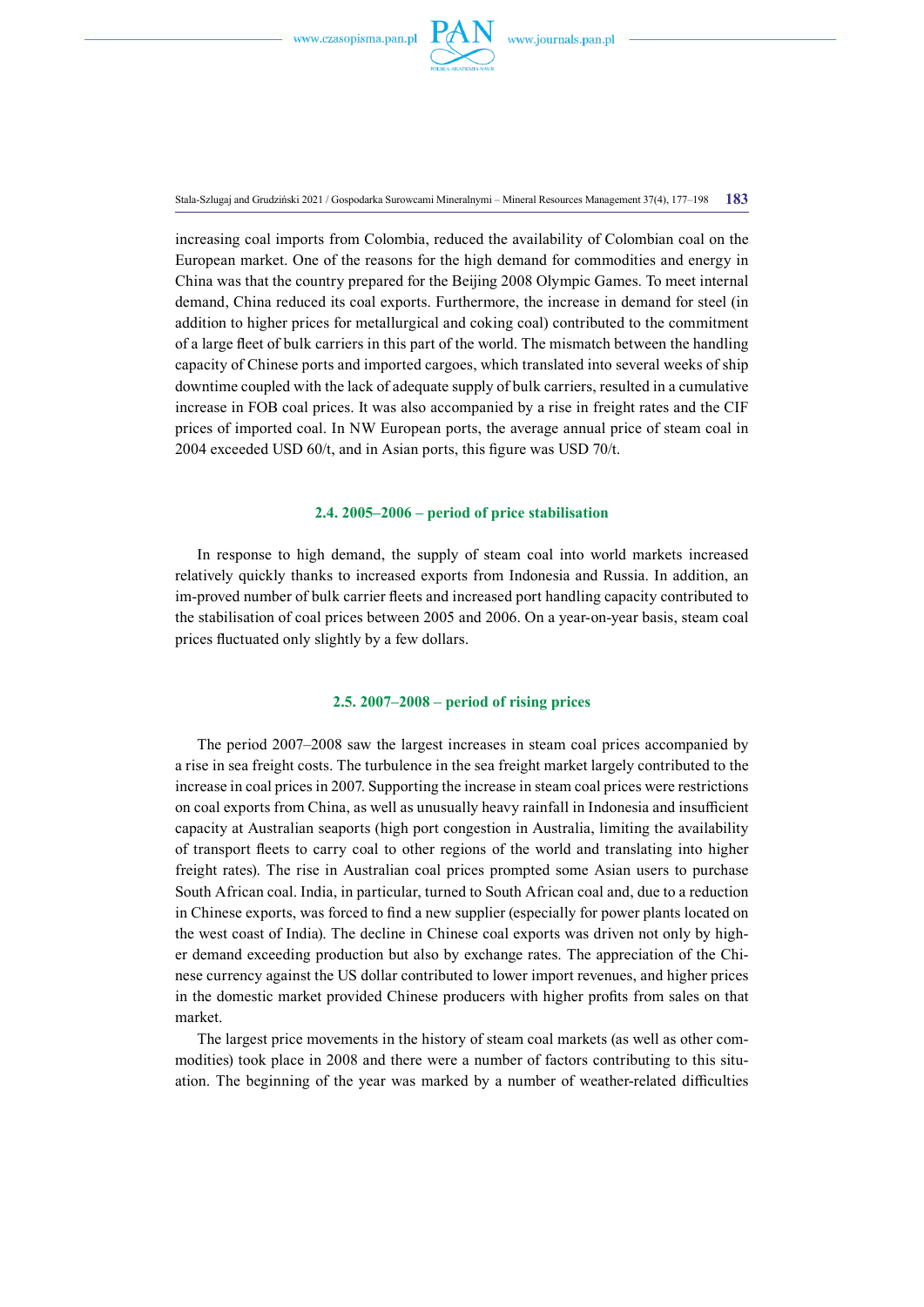

**184** Stala-Szlugaj and Grudziński 2021 / Gospodarka Surowcami Mineralnymi – Mineral Resources Management 37(4), 177–198

limiting the availability of coal (abnormal rainfall and storms in Australia and Indonesia, which hampered mining, transport and the movement of coal ships). In China, snowstorms hampered the supply of coal. Supply difficulties also affected South Africa (increased internal consumption, electrical traction failures hampering coal transport) and Russia (transport problems due to wagon shortages, freezing ports of the Sea of Azov, delays in transshipment at Baltic ports). The second half of 2008 brought about further changes. After the Olympic Games in Beijing, the Chinese demand for commodity imports and shipments decreased, which was also reflected in a drop in interest in transport and translated into lower freight prices. The global financial crisis with its impact on stock exchanges and financial markets affected all areas of the economy worldwide.

In 2007, the FOB prices of major steam coal suppliers to the Atlantic region increased by USD 10–17/t year-on-year, amounting to USD 61–74/t, and in 2008 increased by as much as USD 57–62/t year-on-year, amounting to USD 118–135/t. On the other hand, in the Asia- -Pacific region, 2007 brought similar increases to those recorded in the Atlantic market, whereas already in 2008, changes had already amounted to USD 45–63/t year-on-year (exceeding USD 121/t).

## **2.6. 2009 – period of falling prices**

2009 was a period when the world economies were in crisis and global GDP was negative at –1.67%. The reduced demand for energy did not generate an increase in the demand for steam coal. CIF steam coal prices for imports to the ports of north-western Europe (Amsterdam–Rotterdam–Antwerp) fell by USD 77/t (yoy) to USD 70/t. FOB steam coal prices of major suppliers to the Asian market experienced year-on-year declines of USD 37–61/t, ranging from USD 57 to USD 72.

# **2.7. 2010–2011 – period of rising prices**

2010–2011 was another period of price increases, largely driven by weather, political, mining and geological factors. Heavy rains hampered the mining and transport of coal by major exporters, i.e. Australia (February 2011, cyclone Yasi), Indonesia and Colombia, thus reducing the availability of coal on the international market. In 2010, the Eurozone crisis began in Europe, and at the end of 2010, Europe suffered a severe winter attack which paralysed land and maritime transport. Political unrest began in North African countries and spread to the Middle East region (the so-called Arab Spring). As there is a strong correlation between the commodity markets (coal, oil, gas), the unrest in the oil and gas markets stimulated increases in coal prices. Price relationships and the study of cor-relationscorrelations between the prices of these three commodities have long been the subject of much scientific analysis (i.a. Li et al. 2017; Zamani 2017).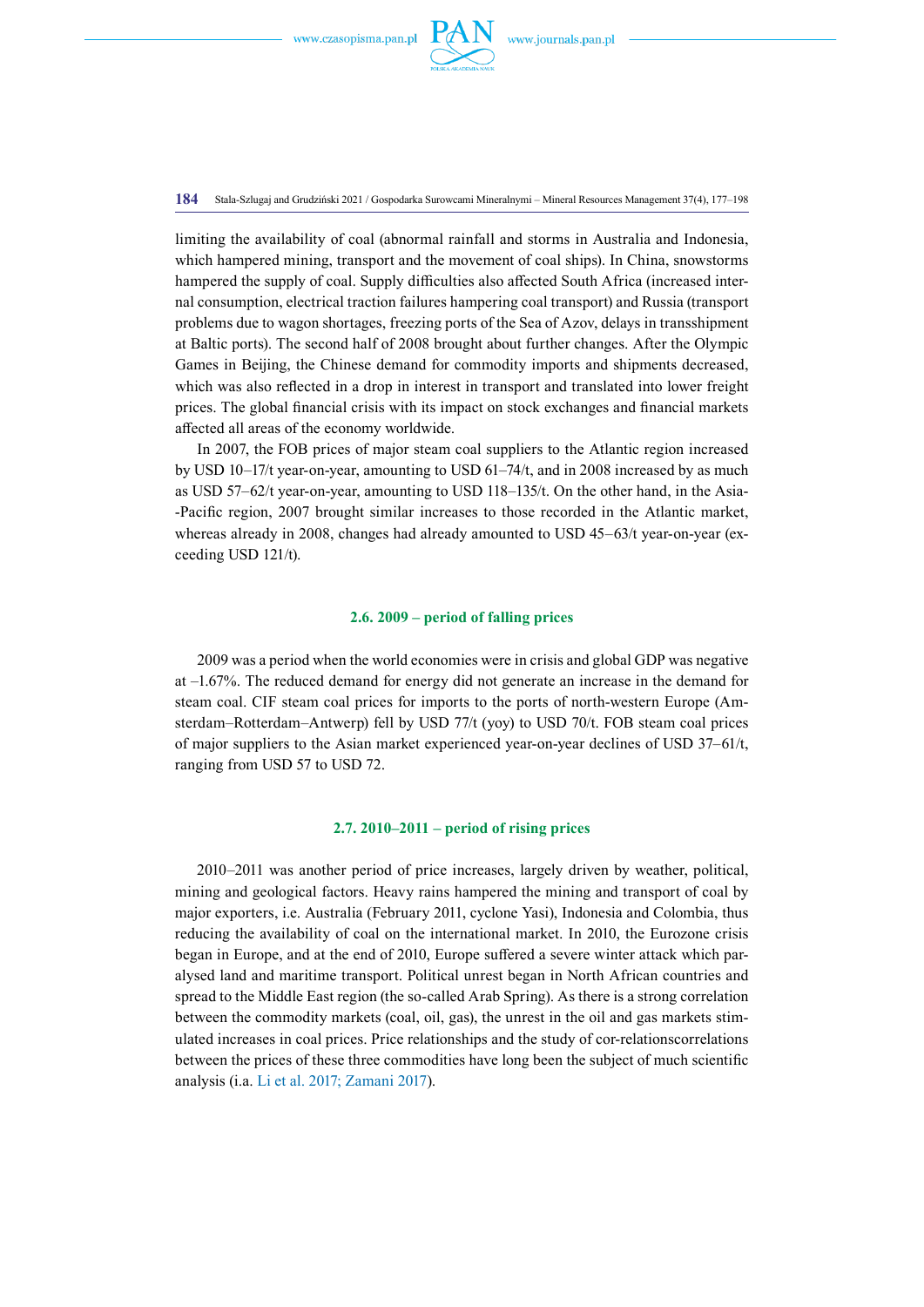

Stala-Szlugaj and Grudziński 2021 / Gospodarka Surowcami Mineralnymi – Mineral Resources Management 37(4), 177–198 **185**

Another factor pushing up steam coal prices was the disaster at the Raspadskaya mine, Russia (May 2010), followed by safety checks commissioned at other mines. As a result of those inspections, coal production was suspended at some of the mines for a period of time.

Another important factor contributing to the rise in coal prices was the Fukushima nuclear accident in Japan. The tsunami wave caused by the earthquake damaged, among other things, the power plant. The damage was also felt in other parts of the world, and some European countries (Germany, Belgium, Switzerland) closed down or gradually shut down their nuclear power plants. Japan decided to reduce its dependence on nuclear energy. As a result, one of the beneficiaries of that situation was, for instance, the coal power industry. In the European market, steam coal prices in NW European ports increased year-on-year by USD 22/t in 2010 (to USD 92/t) and by USD 29/t in 2011 (to USD 122/t). On the other hand, prices of major exporters to the Asian market increased year-on-year by USD 19–27/t (to USD  $76-98$ ) and by USD  $22-33/t$  (to USD  $104-121$ ), respectively.

At this juncture, it is worth pointing out the increased share of US coal exports in international trade. In 2011, almost 10% of domestic production was exported (EIA 2021), partly as a result of a shortage of coal on international markets.

## **2.8. 2012–2015 – period of falling prices**

Between 2012 and 2015, the global economy entered a period of economic slowdown, with growth rates falling below 3% per year (see Figure 2). Factors such as weather, politics, strikes and changes in the US dollar against domestic currencies contributed to the decline in coal prices. The economic slowdown in 2012 (global GDP fell to 2.52%) resulted in lower energy demand while end-user coal stocks remained high (helped by a warm winter earlier in the season in Europe). South Africa's exports grew thanks to improved rail capacity delivering coal to the port of Richards Bay. However, the wave of strikes did not spare South Africa's mining industry either (an effect of the bloody crackdown on strikers in the platinum mines). And although Colombia struggled with armed attacks by guerillas on coal shipments, the country's activity in the market increased. Russia started to implement *the Long-term Programme for Coal Sector Development until 2030* (Russia 2021a) adopted in 2012. As a result, its share in the international coal market had grown, increasing the oversupply of this commodity.

A key factor adding to the oversupply of coal worldwide was the significant reduction of China's participation in spot transactions, as well as weaker economic growth performance not only in China but also in India. In addition, falling domestic coal prices in China and the exchange rate at the time caused Chinese buyers to shift away from coal imports. The economic slowdown translated into high inventories at Chinese power plants which began to abandon their contracts. In June 2012, thirty bulk carriers with unclaimed coal from Australia, Colombia, Indonesia and the US began to look for a new market, which also translated into lower prices. In addition, the shale gas boom in the US led to increased activity of cheap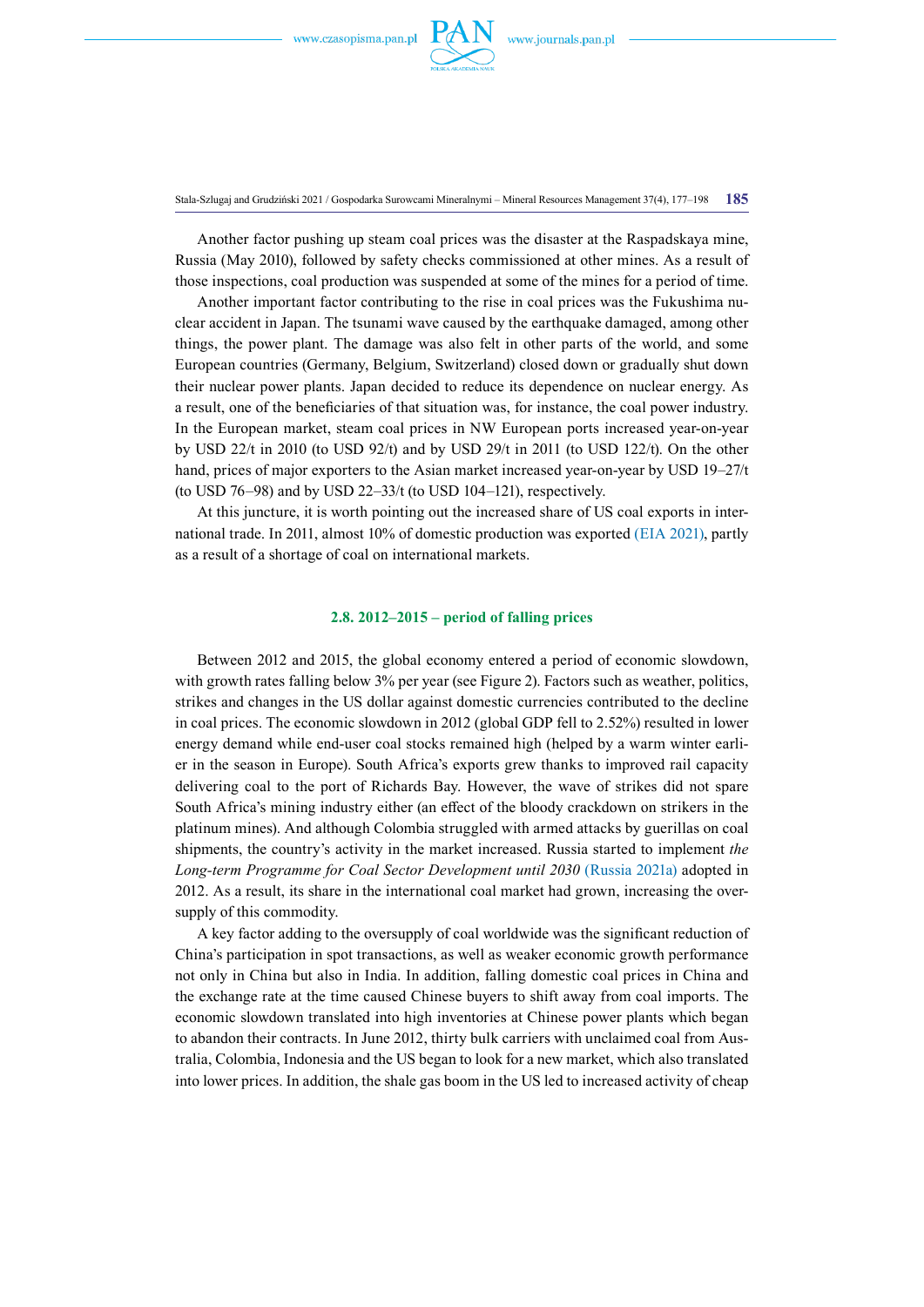

**186** Stala-Szlugaj and Grudziński 2021 / Gospodarka Surowcami Mineralnymi – Mineral Resources Management 37(4), 177–198

US coal in Europe. Compared to 2011, coal exports fell by more than 48% to around 51 million tonnes (mn t) (Coal Information 2019).

No improvement in the situation of the international market was seen in 2013. In Colombia, coal companies were faced with strikes by miners; in Australia, strikes were organised at the port of Newcastle. The ongoing downward price trend forced many mining companies in Australia to decide to reduce production (mines whose costs could not withstand the competition at the time would be closed). The US continued to maintain a relatively high level of coal exports (47 mn t according to (Coal Information 2019)). With unsatisfactory prices in spot markets, Russian producers reduced their activity in Europe. During the winter period, Russian exporters faced transport problems at home (the Russian Railways RZhD imposed restrictions on coal shipments due to congestion on routes leading to ports). The Chinese authorities began to try to introduce various administrative measures that regulated and controlled coal imports. One of those measures was to reduce certain taxes that burdened domestic producers and reduced their revenues.

Subsequent years did not show any improvement in the situation. China's lower economic activity in 2014 as well as continued high hydropower generation did not increase the demand for coal from overseas markets. Driven by the need to reduce air pollution and diversify the fuels used, the Chinese government announced a number of measures to be implemented in order to curb the growth of coal consumption. In general, the oversupply of coal, both from users and at port terminals (e.g. at ARA ports, coal stocks fluctuated around 6 mn t in 2015), as well as the undersupply of demand and the weakness of the currencies of coal-exporting countries against the US dollar did not support coal price increases. Low coal prices worldwide forced some producers in South Africa to close or suspend mining. The US reduced its activity in the international market. Following the strengthening of the US dollar, production costs increased and the profitability of Indonesian mines deteriorated. In addition, the Chinese government announced a new Chinese Energy Strategy for 2014–2020, according to which, the structure of the country's energy balance was to be changed. One of the sub-goals of this strategy was to limit the growth of energy consumption over the following six years to around 3.5% per year. In addition, China has announced its intention to reduce  $CO<sub>2</sub>$  emissions, although this will not happen until after 2030. While coal will remain a key component of China's energy mix, there will be a greater emphasis on the use of high efficiency, low-emission technologies, and carbon capture and storage. In contrast, a significant reason for India's increase in 2015 imports was the availability of cheap coal on international markets as a result of falling demand in China.

A major 2015 event was the December meeting of the climate conference in Paris (COP 21) where participating countries declared their targets and plans to reduce  $CO<sub>2</sub>$  emissions. The implementation of these plans will be a key factor affecting the fuel and energy mix, as well as the level of energy consumption. Most of these national plans include the intention to increase the use of renewables and nuclear energy. This will have the effect of reducing the use of fossil fuels.

In the last year of this cycle, coal prices at ARA ports fell to less than USD 57/t. The price level of the main suppliers of coal to Europe, i.e. Russia and Colombia, fell to less than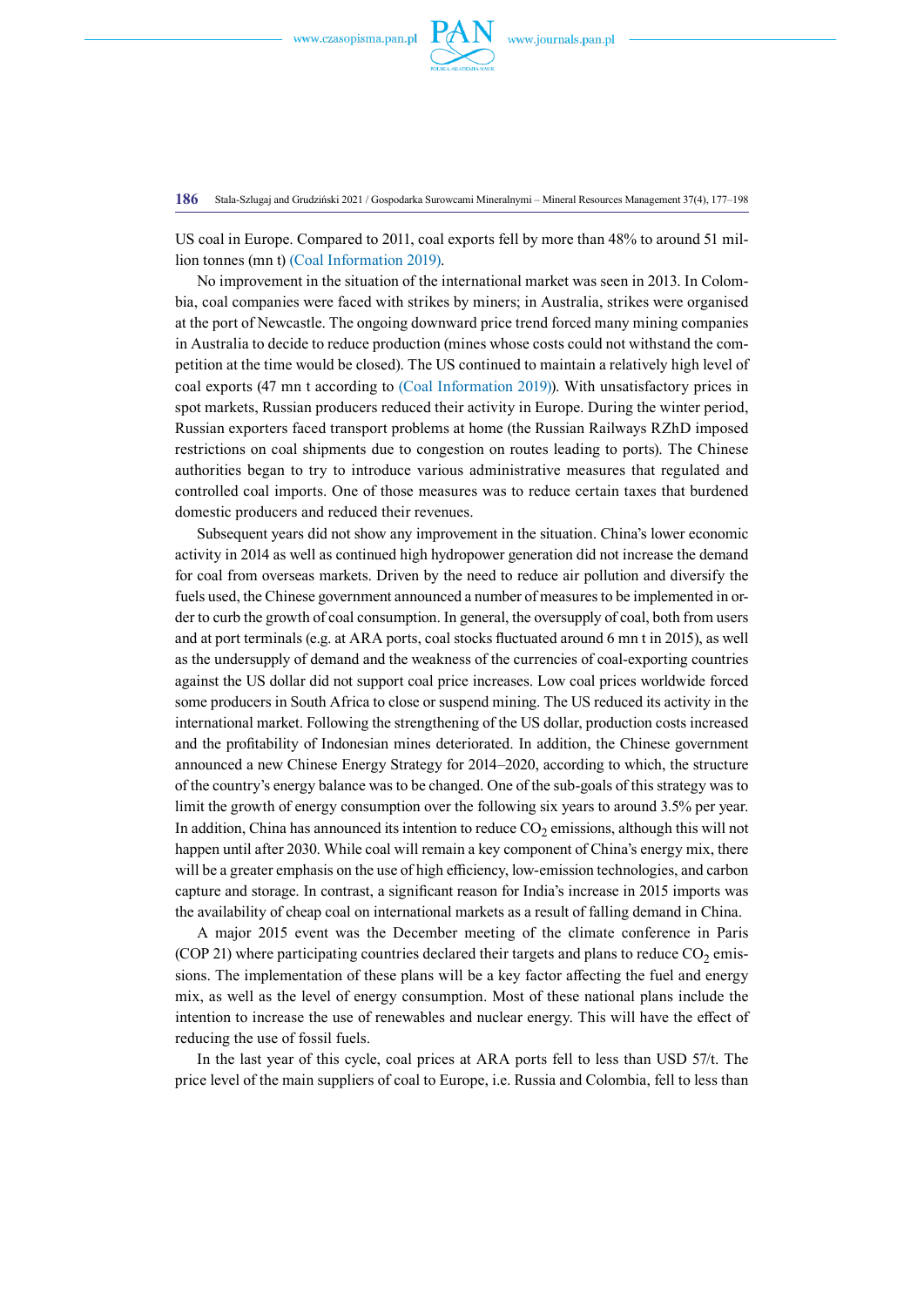

Stala-Szlugaj and Grudziński 2021 / Gospodarka Surowcami Mineralnymi – Mineral Resources Management 37(4), 177–198 **187**

USD 53. Similar price levels were found in the Asia-Pacific market. The FOB Australia coal price was USD 59/t, while the FOB Indonesia coal price fell to USD 55/t and the FOB South Africa price was just USD 57/t.

#### **2.9. 2016–2018 – period of rising prices**

The reduction in coal mining output that occurred in the last period of falling prices (2012–2015) had the consequence of rising coal prices recorded in 2016. FOB prices of major exporters to the Atlantic market increased by USD 3–5/t on an annual basis, while the Asia-Pacific market recorded increases of USD 3–7/t (see Figure 2).

Political decisions in China (capacity reductions by another 100 mn t) and disruptions in coal transport were important triggers of price increases. High heat caused increased demand during the summer season, which together translated into increased demand for imported coal. However, we should also mention the political decisions of the Chinese authorities which in order to increase the price of coal in the domestic market, imposed a duty on imports of this commodity.

Other factors pushing up prices were temporary disruptions to coal supplies from Australia (Cyclone Debbie) and Indonesia (the effect of the La Nina phenomenon) due to heavy rainfall. The effects of energy-related national policies, including energy efficiency improvements, were increasingly felt. In addition, policy measures to protect the envi-ronment and to enhance energy security are increasingly making a difference in the global energy balance.

In the European market, the position of two steam coal exporters, i.e. Colombia and Russia, started to strengthen while the role of South Africa and the US weakened.

Another important factor supporting price increases was the structural difficulties of Indonesian producers, namely poor rail infrastructure and financial problems of related energy distributors.

Following the Fukushima nuclear power plant accident in 2011, Japan started to re-place nuclear power with conventional power (coal-, oil- and gas-fired). As a result, power generation from Japan's conventional thermal power plants accounted for 90% of the country's generating capacity. In addition, Japan is building new coal-fired power plants (20.5 GW) to replace existing plants based on older technology. Asia's strong growth in demand for imported coal was the main contributor to the price increase in 2017. Another boost came from coal supply difficulties in Australia. Contributing to these were strikes by workers of the main rail freight operator Pacific National (NSW) and miners at some key coal mines in Australia's Hunter Valley. Since 2017, the global economy had grown at a rate of more than 3% per year (see Figure 2). Declining demand in European countries (due to a greater share of RES, including hydro and wind power), rising freight rates as well as, weather disruptions (Cyclone Iris) and logistical troubles in Australia were among the factors keeping coal prices up in 2018.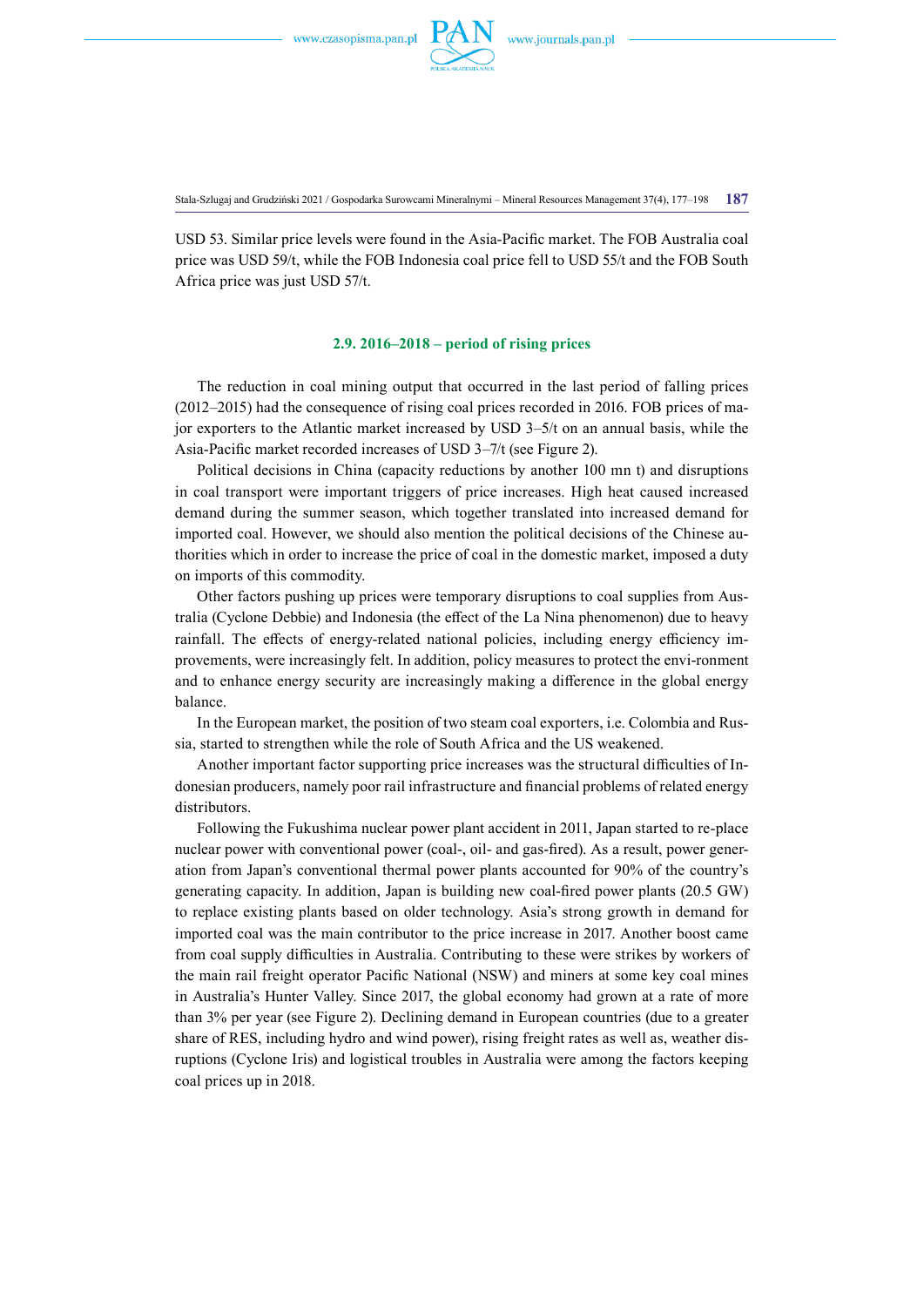

**188** Stala-Szlugaj and Grudziński 2021 / Gospodarka Surowcami Mineralnymi – Mineral Resources Management 37(4), 177–198

Coal prices (and prices of other commodities) in international markets were significantly influenced by US policy (sanctions on Iranian oil supplies, tensions with Saudi Arabia and the trade war with China). A ban on coal imports introduced by China in October 2018 also added pressure to coal prices in both markets.

Overall, between 2016 and 2018, in both markets (i.e. Atlantic and Asia-Pacific), ex-porter prices increased annually from a few to more than USD 20/t. In the last year of this cycle, FOB prices of major coal suppliers were USD 85–87/t and in the case of the Asia-Pacific market, they reached USD 80–90.

## **2.10. 2019–2020 – period of falling price**

The last two years of the analysis were characterised by a downward trend. In 2019, the decline in the price of this commodity on the European market was triggered by the escalation of the conflict between the United States and China, lower coal consumption (reaching record low levels), growing stocks at European ports, an increase in the production of renewable energies, with an oversupply of gas and another mild winter. Compared with 2018, exporters' prices had decreased by USD 28–31/t.

Weak interest from European buyers led most exporters to focus on Asian customers. Although India showed an increase in imported coal shipments, weakening demand from China and major transportation problems due to heavy rains in Indonesia contributed to sustaining the downward trend. In addition, poor weather conditions in Australia as well as import restrictions imposed by China on Australian coal did not support coal prices. Overall, exporters in both markets recorded year-on-year declines of more than USD 20–30/t (see Figure 2).

The next milestone in the international coal market (and the markets of other commodities) market was 2020. The outbreak of the global COVID-19 pandemic freezing many world economies (widespread lockdowns resulted in a significant reduction in energy demand) contributed to a decline in world GDP to  $-3.9\%$ . In addition, heavy rains in Indonesia and decisions made by coal companies to reduce production due to low prices contributed to the high supply of Indonesian coal on the international market. In addition to the lockdowns, the supply of coal from Colombia was limited by the poor economic conditions of the two leading coal producers (Prodeco and CNR) and strikes by workers at Cerrejon.

In June 2020, Russia adopted another Long-term Programme for the Development of the Russian Coal Industry to 2035 (Russia 2021b). Two options had been considered in the program: a conservative and an optimistic option. The conservative variant assumed an increase in production volume from 440 mn t to 485 mn t, and the optimistic variant assumed an increase to 668 mn t. In order to meet the level of exports assumed in the program, Russian Railways introduced a new system of fees. Half of the quota amount depended on how much a given trader exported to these less popular destinations (not eastern, i.e. but towards the south and north-west of Russia).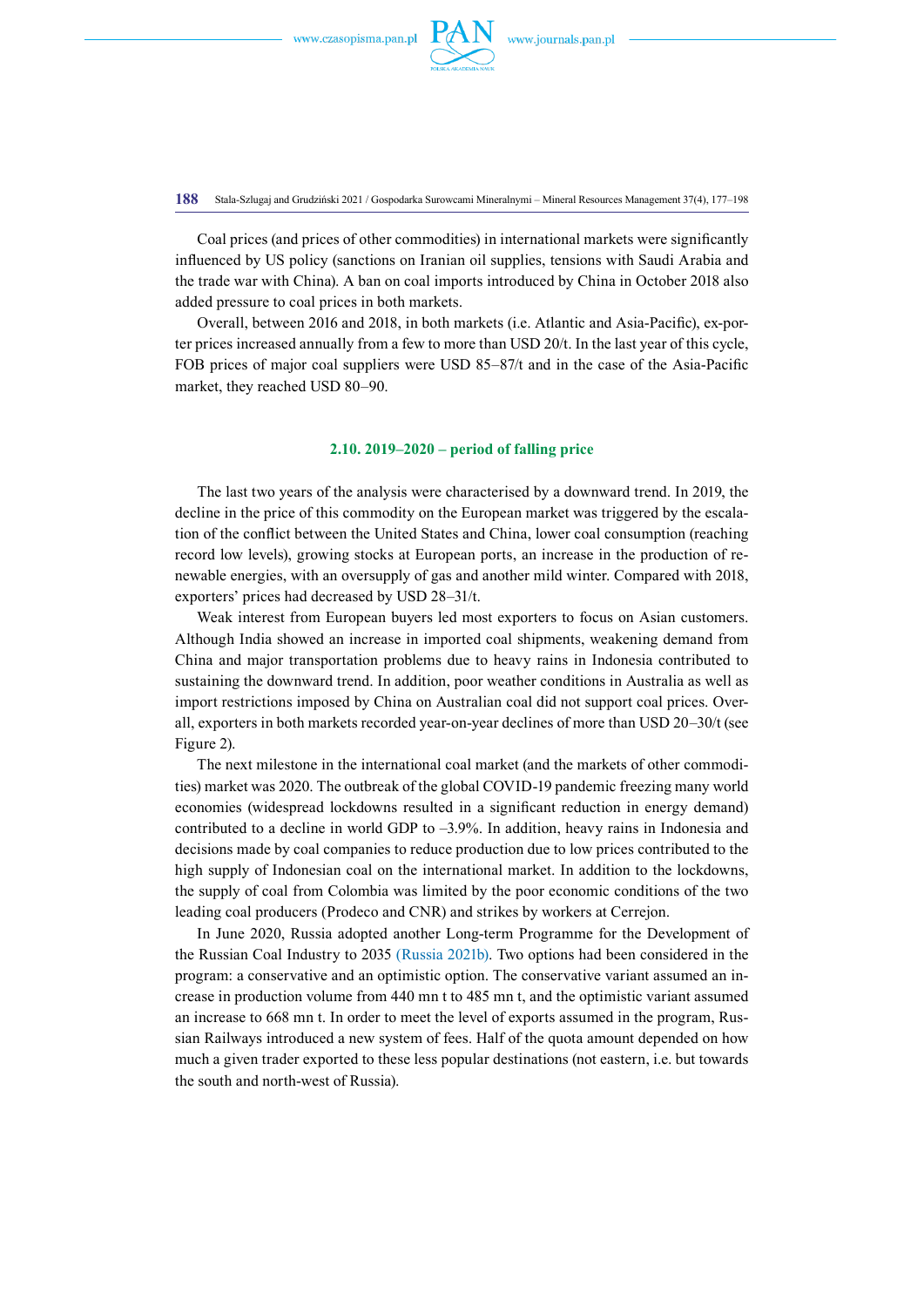

Stala-Szlugaj and Grudziński 2021 / Gospodarka Surowcami Mineralnymi – Mineral Resources Management 37(4), 177–198 **189**

In order to secure coal supplies for the country's energy industry, China's National Development and Reform Commission urged coal producers to increase their output. In September 2020, the country imposed further import restrictions on the Australian com-modity.

As a result of all these factors, the prices of exporters to the Atlantic market declined by USD 7–8/t year-on-year, with declines of USD 7–16 in the Asia-Pacific market (see Figure 4).

In the presented characteristics, in addition to the highlighted periods of steam coal price fluctuations in 2000–2020, apart from the demand and supply factor, a number of other factors were found, which refer to: seaborne transport (freight costs, availability of transport fleet, etc.) land transport (mainly railways), weather, economic and political decisions of important world economies (especially China but also the US, EU, etc.), costs of coal production, currency exchange rates in coal-exporting and importing countries against the US dollar (quotations of coal prices in the international market are expressed in USD/t), strikes (by miners, carriers), global events, pandemics (e.g. COVID-19), global crises, natural disasters (e.g. earthquakes and the tsunami effect, as well as the damage to the nuclear power plant in Japan), implementation of national programs e.g. related to mining and resulting in increased exports (e.g. Russia programs implemented in 2012 and 2020), stricter climate policy.

# **3. Share of freight costs in coal price**

One of the factors influencing the price of coal at an importer's port is freight costs. Apart from the transport distance, sea freight costs also depend, i.a. on the size of the vessel (in the case of coal, this cargo is transported in bulk carriers), the cost of bunker fuel, the loading and unloading of instalments in ports and the attractiveness of the unloading port in terms of ensuring return cargo.

Figure 3a shows the share of freight costs in the delivery of coal to NW Europe ports from two suppliers: South Africa and Colombia. As coal is imported into ARA ports by both panamax and capesize ships, the authors estimated their own freight consists of 70% panamax bulk ship deliveries and 30% capesize bulk ship deliveries. Since 2011, a similar share of freight costs from South Africa and Colombia has been apparent, varying between 9 and 21%. Figure 3b shows the share of freight costs in the delivery of coal from Australia to ports in Japan, South Korea and Taiwan. The share of freight by panamax vessels varied between 2007 and the first half of 2021 (1H2021) from 11 to 44.5%.

The Baltic Dry Index (BDI) provides information on changes in the global economic situation. The index is quoted daily on the London Baltic Exchange. This index takes into account not only information on demand for physical transport, but also on commodity exchanges and derivative contracts. The BDI refers to the world trade of dry bulk commodities (such as coal, Fe ore, bauxite, grain, phosphate) and their transport by sea (BDI 2021). The index is expressed in points.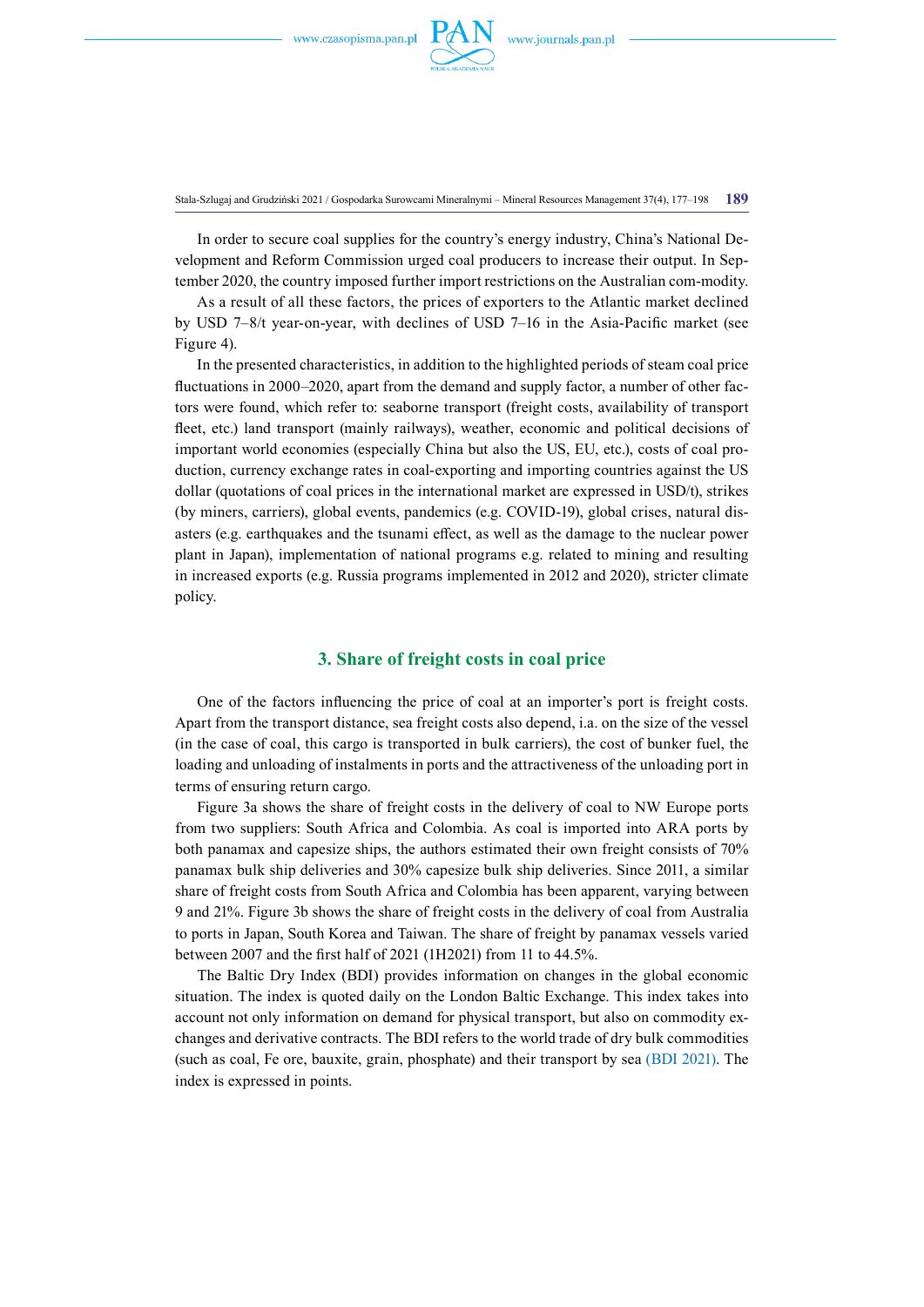





Stala-Szlugaj and Grudziński 2021 / Gospodarka Surowcami Mineralnymi – Mineral Resources Management 37(4), 177–198

Rys. 3. Udział kosztów frachtu w dostawie węgla do portów NW Europy (a) oraz portów Azji (b)

In Figure 4, the developments of FOB Australia and CIF NW Europe steam coal prices are deliberately repeated, while the first half of 2021 is also included to trace trends in global markets. Coal prices were related to the left axis on the graph, and the BDI to the right axis. Since the BDI is quoted daily, as in the case of coal prices, annual averages were also calculated for the BDI.

When analyzing the data in the chart in Figure 4, a high consistency can be observed in the compared indexes. When comparing annual changes for average annual freight rates on the routes: South Africa – Amsterdam–Rotterdam–Antwerp ports (ARA ports), Colombia – ARA ports and Australia – ports in Asia (in Japan, South Korea and Taiwan), and the average annual value of the BDI, it can be seen that they also show a high convergence (see Table 1) which strengthens the quotations of the coal price indexes and makes a given trend more durable.



Fig. 4. Developments of FOB Australia and CIF NW Europe steam coal prices against annual averages of the BDI Source: own study based on data: (Argus 2021; CTI Platts 2021; ICR Platts 2021; GlobalCoal 2021; Tarazanov 2016–2021a, b; BP 2021; World Bank 2021; BDI 2021)



Fig. 3. Share of freight costs in coal deliveries to NW Europe (a) and Asia (b) ports Source: own study based on data (Argus 2021; CTI Platts 2021; ICR Platts 2021)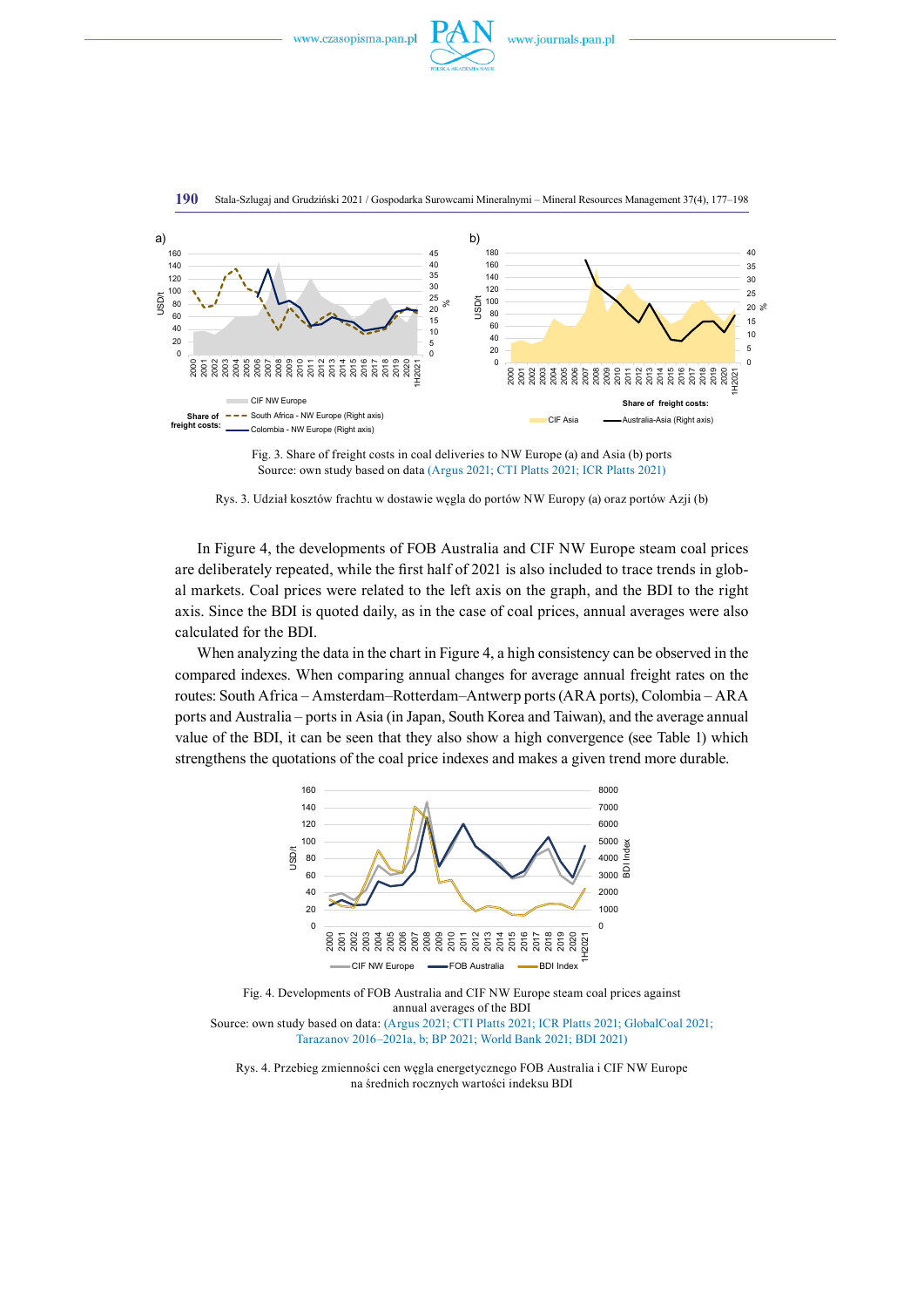

Stala-Szlugaj and Grudziński 2021 / Gospodarka Surowcami Mineralnymi – Mineral Resources Management 37(4), 177–198 **191**

- Table 1. Comparison of changes in freight rates in highlighted periods of coal price fluctuations against BDI changes, annual averages for 2000-1H 2021
- Tabela 1. Porównanie zmian stawek frachtowych w wyróżnionych okresach fluktuacji cen węgla na tle zmian indeksu BDI, średnie roczne dla lat 2000-1H2021

| Highlighted periods<br>of coal price<br>fluctuations | Change of freight cost in %             |                                     |                                  | Change            |
|------------------------------------------------------|-----------------------------------------|-------------------------------------|----------------------------------|-------------------|
|                                                      | from South Africa<br>to NW Europe ports | from Colombia<br>to NW Europe ports | from Australia<br>to Asian ports | of BDI<br>in $\%$ |
| 2000–2001 $($ 1)                                     | $-23$                                   | N/A                                 | N/A                              | $-24 \div 51$     |
| $2002$ (1)                                           | $-13$                                   | N/A                                 | N/A                              | $-6$              |
| $2003 - 2004$ (1)                                    | $52 \div 120$                           | N/A                                 | N/A                              | $71 \div 130$     |
| 2005–2006 $(1)$                                      | $-5 \div -22$                           | N/A                                 | N/A                              | $-6 \div -25$     |
| 2007-2008 $($ 1)                                     | $-4 \div -5$                            | $-1 \div 111$                       | $-25$                            | $-10 \div 122$    |
| $2009 (\downarrow)$                                  | $-5$                                    | $-49$                               | $-11$                            | $-59$             |
| $2010 - 2011$ (1)                                    | $-2 \div 0$                             | $-19 \div 14$                       | $-12 \div -19$                   | $-44 \div 6$      |
| $2012 - 2015$ (1)                                    | $-35 \div 4$                            | $-29 \div 9$                        | $-43 \div 47$                    | $-41 \div 32$     |
| 2016–2018 $($ $)$                                    | $-16 \div 46$                           | $-15 \div 40$                       | $-6 \div 48$                     | $-5 \div 71$      |
| 2019–2020 $(1)$                                      | $-2 \div 5$                             | $-175 \div 11$                      | $-27 \div 1$                     | $-1 \div -21$     |
| 1H2021 $($ $\uparrow$ )                              | 37                                      | 51%                                 | 56%                              | 111               |

(↑) – period of rising coal prices, (↓) – period of falling coal prices, (↑↓) – period of stabilisation of coal prices; 1H – 1H stands for First Half of the year, N/A – not applicable.

Source: own study.

# **4. Investigating the correlation between coal prices in different markets**

The next step of the analysis was to examine the correlation between steam coal prices in different markets. To this end, the linear regression method was used and the main parameter of evaluation was the coefficient of determination  $\mathbb{R}^2$ .

Due to the fact that for many years (and most notably in the second decade of the  $21<sup>st</sup>$ century) the European market has no longer been a trendsetter in international coal markets but instead has been affected by general trends, the first step was to correlate this index with FOB Australia coal prices (Figure 5a). A very high coefficient of determination  $\mathbb{R}^2$  of 0.86 was obtained. Thus, with a high degree of confidence, these correlations can be applied to determine the coal price forecast for the European market.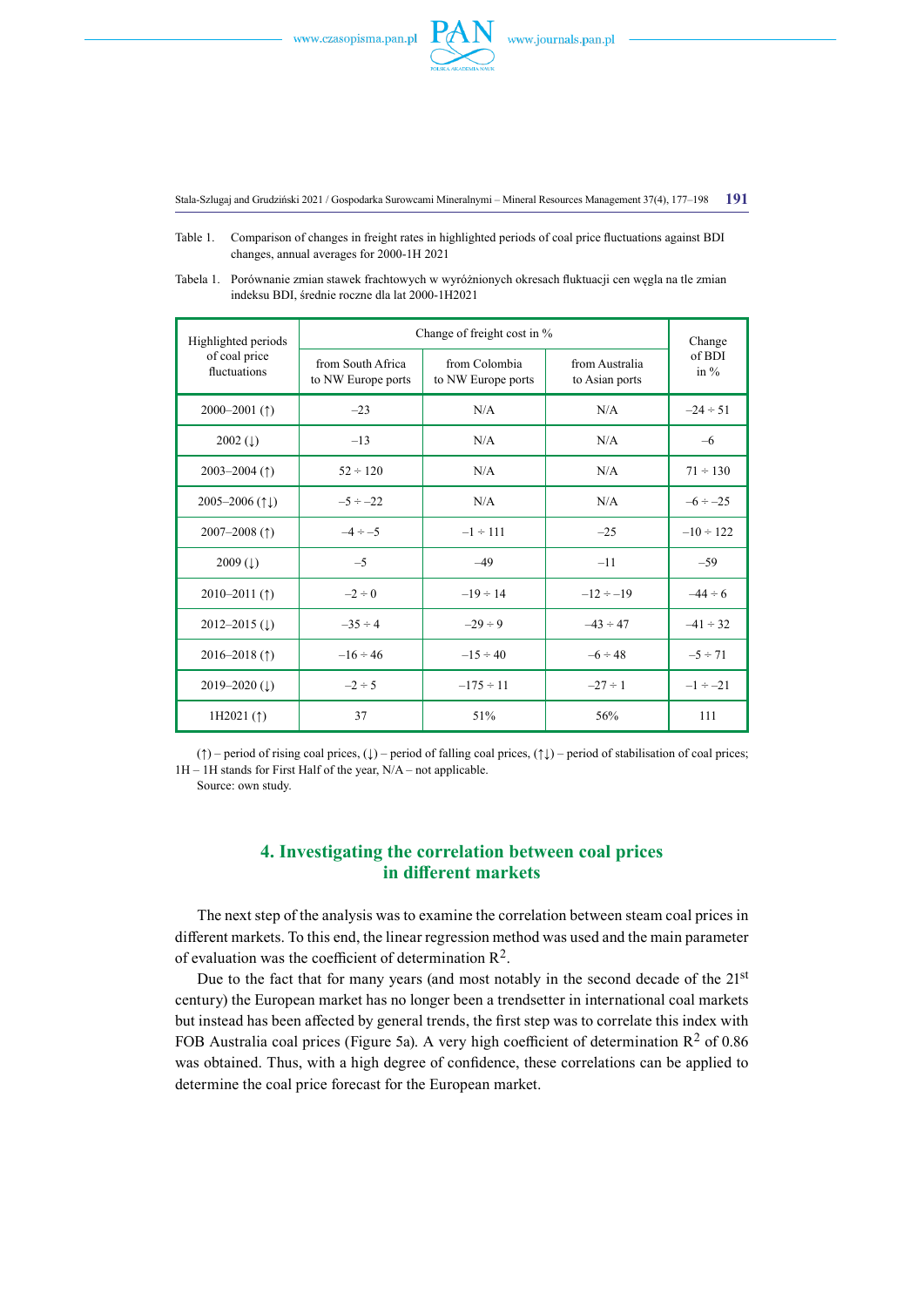

**192** Stala-Szlugaj and Grudziński 2021 / Gospodarka Surowcami Mineralnymi – Mineral Resources Management 37(4), 177–198

FOB Australia prices were also correlated with other coal suppliers to the Asia-Pacific market, namely FOB Indonesia (Figure 5b), FOB South Africa (Figure 5c) and FOB Colombia (Figure 5d). The very high correlation coefficients obtained confirm the close relationship between the prices of these coals. The obtained values of the coefficient of determination were:

- FOB Australia FOB Indonesia:  $R^2$  0.96;
- FOB Australia FOB South Africa:  $R^2$  0.98;
- $\bullet$  FOB Australia FOB Colombia: R<sup>2</sup> 0.94.

The results show how important the Australian coal prices are as a benchmark for the international market. In addition, information on historical and forecast prices for this index is continuously published and publicly available on the Australian Department of Industry, Science, Energy and Resources website (DISA 2021). In addition, Australia is a very stable country economically; it is the only country in the world to annually publish prices in annual contracts for the supply of coal from Australia to Japan. For years, there has been a practice of negotiators (representing both sides) setting a single price which has then been applied to a given group of contracts for the following 12 months.



Fig. 5. Asia-Pacific market – correlation of coal index FOB Australia with coal indexes: CIF NW Europe (a), FOB Indonesia (b), FOB South Africa (c) and FOB Colombia (d) Source: own study

Rys. 5. Rynek Azji i Pacyfiku – korelacja indeksu węgla FOB Australia z indeksami węgla: CIF NW Europa (a), FOB Indonezja (b), FOB RPA (c) i FOB Kolumbia (d)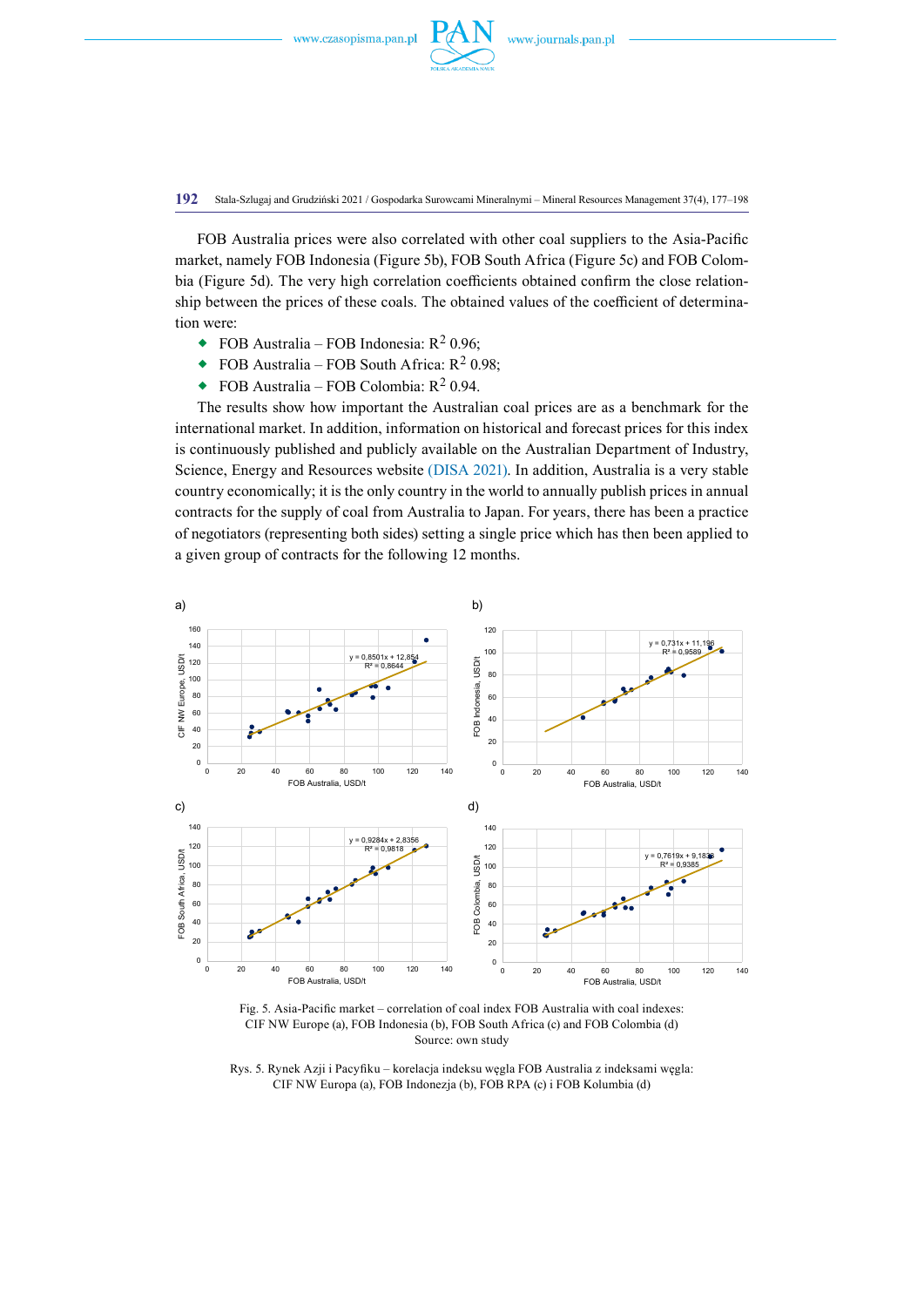

Stala-Szlugaj and Grudziński 2021 / Gospodarka Surowcami Mineralnymi – Mineral Resources Management 37(4), 177–198 **193**

The links shown between prices are obvious. Their differences are the result of the impact of the geographical rent on prices and the associated sea freight costs.

Although the European market (Atlantic market) no longer sets the trend for international markets, the links were was also examined between the two main suppliers of coal over the last ten yearsto ARA ports (ports located in NW Europe, i.e.: Amsterdam specifically Amsterdam–Rotterdam–Antwerp), namely Russia and Colombia (Figure 6). In this case, a very high correlation coefficient was also obtained ( $R^2 = 0.98$ ), which indicates that Russian exporters pay considerable attention to the FOB Colombia coal price quotations.



Fig. 6. Atlantic market – correlation of coal index FOB Colombia with coal index FOB Russia Source: own study

Rys. 6. Rynek Atlantyku – korelacja indeksu węgla FOB Kolumbia z indeksem węgla FOB Rosja

The studies of correlations between individual coal prices, except for FOB Indonesia coal, referred to average annual prices in 2000–2020. In the case of Indonesian coal, prices were available from 2006 onwards.

# **Conclusions**

The analysis of steam coal prices in international markets in the first two decades of the 21st century made it possible to highlight the following periods of price fluctuations for this commodity:

- $\bullet$  five periods of rising prices (2000–2001, 2003–2004, 2007–2008, 2010–2011, 2016– –2018);
- $\bullet$  four periods of falling prices (2002, 2009, 2012–2015, 2019–2020);
- $\bullet$  one period of stabilization of prices (2005–2006).

The duration of the highlighted periods of coal price fluctuations ranged from one to four years, but the most frequent period was two years.

Of course, the authors are aware that a slightly different result will be obtained when monthly prices are analyzed. However, average annual prices were deliberately calculated as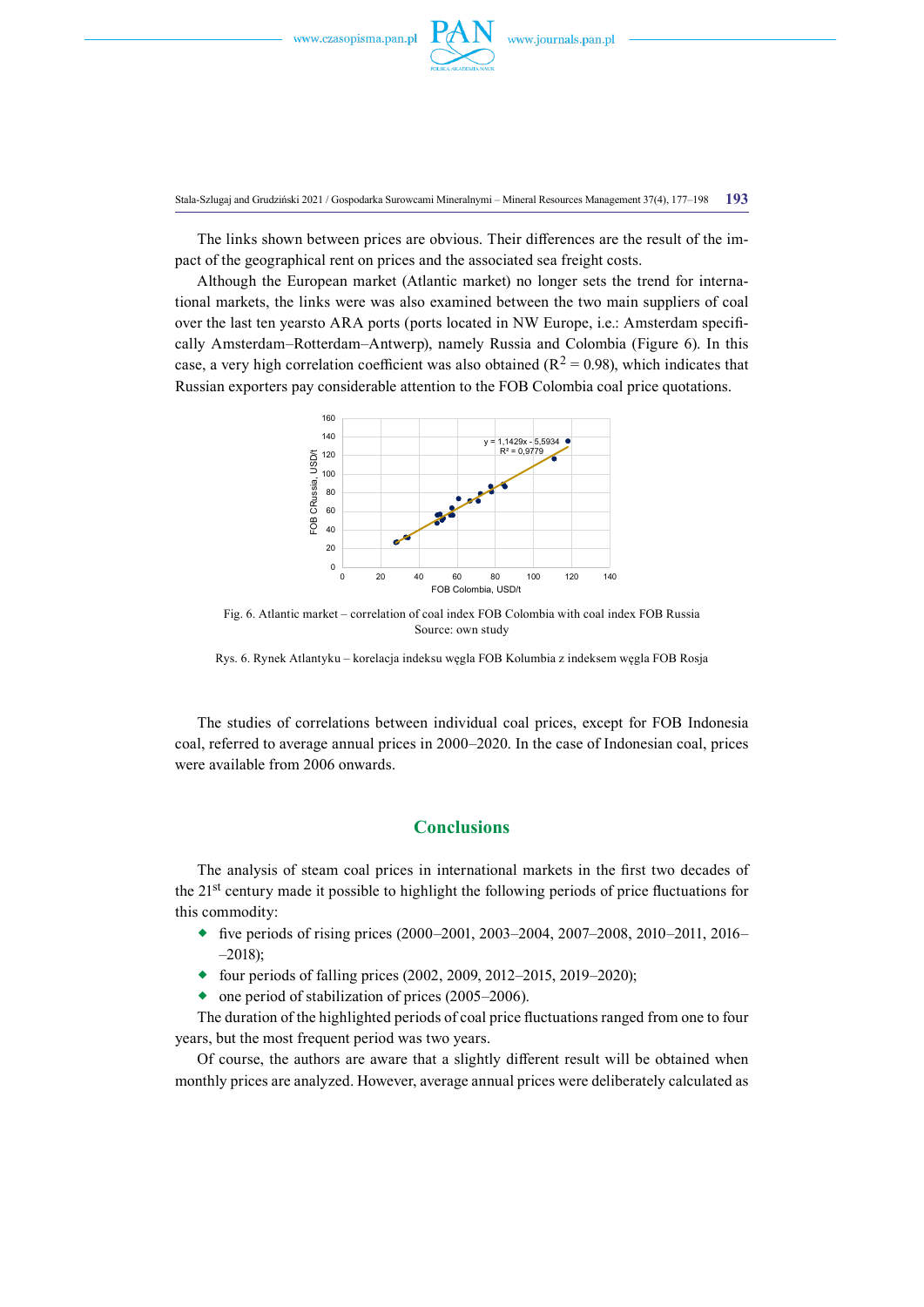

**194** Stala-Szlugaj and Grudziński 2021 / Gospodarka Surowcami Mineralnymi – Mineral Resources Management 37(4), 177–198

most coal supply contracts are valid for a period of one year. Besides, the conversion of prices into annual average prices offsets the effect of "momentary" trends in coal prices, which had been lost over the entire calendar year. Consequently, all other variables considered in the studies (e.g. freight costs, BDI) were also converted into annual averages.

A detailed analysis of the highlighted periods of steam coal price fluctuations in 2000– –2020 made it possible to identify groups of factors that significantly affect the level of prices of the analyzed coal in the long term. Among these factors, the following had a particular impact:

- $\bullet$  the level of demand for this commodity in this case the implementation of the raw materials policy pursued by the world's largest importers of steam coal, i.e. China and India, is of key importance;
- $\bullet$  the level of coal production costs, the amount of resources and their geographical distribution;
- $\bullet$  the sea freight costs of coal, which is dependent upon the transport of other bulk commodities (Fe ore, as well as bauxite, grains and phosphate);
- $\bullet$  environmental conditions which put stronger emphasis on the reduction of coal share in power generation – this is particularly evident in North American and European countries and translates into lower demand in these parts of the world;
- cost-price competitiveness of other energy carriers such as natural gas, LNG and crude oil;
- disruption of traditional trade flows as a result of economic and political decisions an example of this group of factors is China which regulates its imports by means of quotas – in addition, for over a year it has imposed an informal ban on coal imports from Australia;
- $\bullet$  the efforts of major importers to reduce coal imports as much as possible and to become as self-sufficient as possible in their own extraction of this commodity;
- falling demand for coal due to the implementation of environmental policies in countries such as South Korea and Japan, and also increased demand for this commodity in ASEAN-5 countries;
- $\bullet$  coal quality standards and the cost of CO<sub>2</sub> emission allowances;
- processes that open up electricity markets, forcing a reduction in generation costs (fuel costs being one of the largest costs).

Further ad hoc factors can be mentioned which influence coal prices in international markets:

- weather (affecting both mining conditions in opencast mines and energy demand from end users – in the latter case, it has an indirect impact on the coal market through the power generation sector;
- fortuitous events defined as force majeure (natural disasters, catastrophes, and also prolonged strikes in large coal-exporting mines);
- pandemics (COVID-19 is an example) paralysing the world economy for months and reducing energy demand;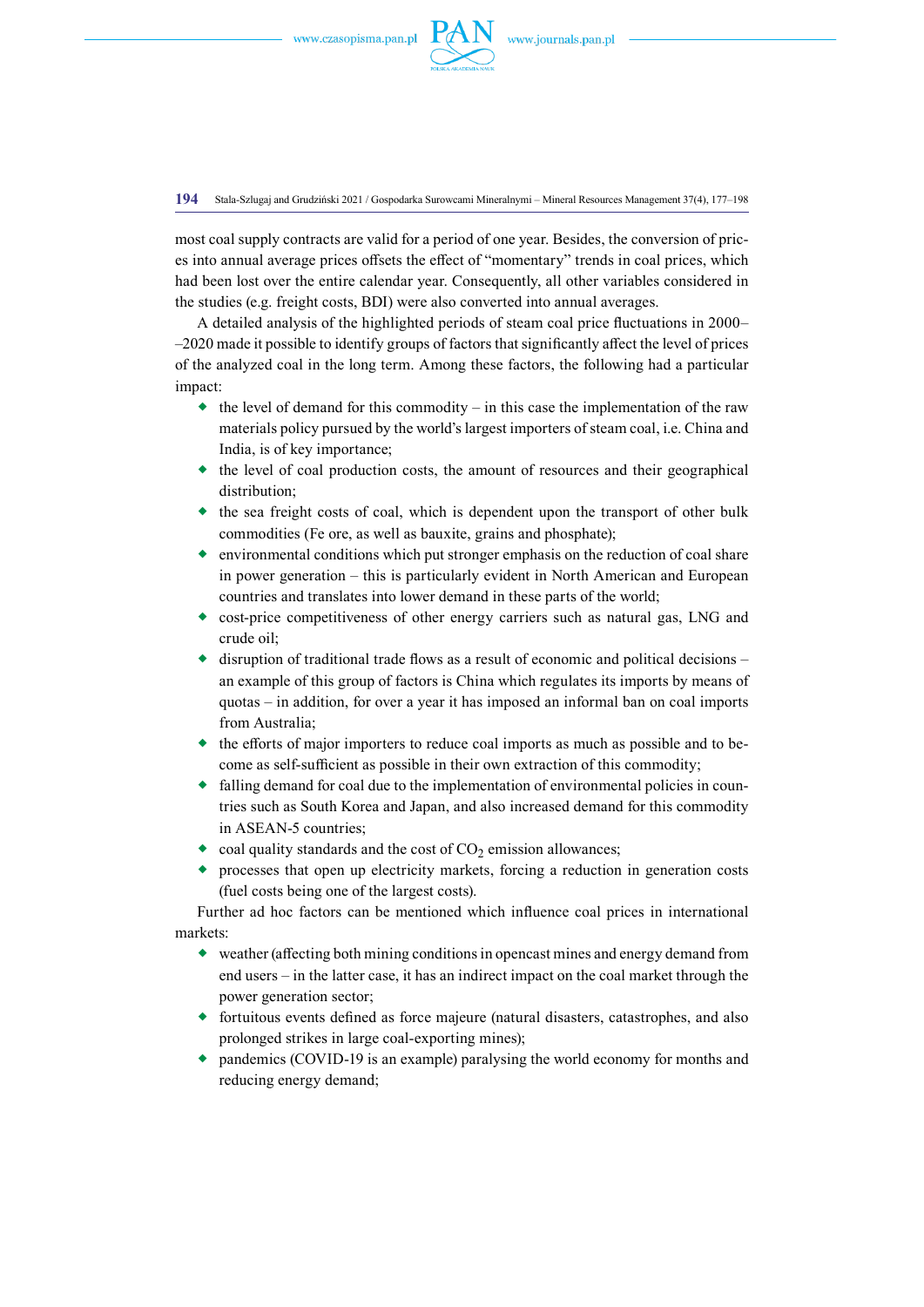

Stala-Szlugaj and Grudziński 2021 / Gospodarka Surowcami Mineralnymi – Mineral Resources Management 37(4), 177–198 **195**

 $\bullet$  transport limitations (both in land and maritime transport) – this group of factors may include rail disasters disrupting coal deliveries to ports in countries such as South Africa, Russia or Australia.

A study of the correlation (using linear regression) between Australian steam coal prices (FOB Australia) and those of major suppliers to the Asia-Pacific market, namely Indonesia (FOB Indonesia), South Africa (FOB South Africa) and Colombia (FOB Colom-bia), showed that Australian coal is an important benchmark for the international steam coal market. For 2000–2020, very high values of the coefficient of determination  $R^2$  were ob-tained, which in these three pairs of coals were in the range of 0.94–0.98. However, the performed correlation for Australian coal (FOB Australia) and coal imported to NW Europe ports (i.e. ARA ports) showed strong links between this pair of coals (coefficient of determination  $\mathbb{R}^2$  was 0.86). Obtaining such a high correlation coefficient allows Australian coal to be used in forecasting coal prices at NW Europe ports.

A detailed analysis of fluctuations in 2000–2020 steam coal prices has shown how many factors shape the value of these indexes. Thanks to systematic analyses of not only the current coal price quotations but also the current situation in the world, it is possible to "predict/expect", to a large extent, the impact of various phenomena (political devel-opments, economic developments, transport, cost, day-to-day situations, pandemics, the economic condition of individual countries, environmental decisions, etc.) on the coal price trend in the near future.

Prices in the first half of 2021 are signalling an upward trend. This may indicate a recovery of the world economy after the first waves of the COVID-19 pandemic. However, it should be borne in mind that the world is still in the midst of this pandemic, which causes great uncertainty in the global economic situation. This is a new phenomenon and of such a long duration that its effects will continue to be felt for many years to come, and it is therefore difficult to forecast future coal price levels.

*This paper has been prepared within the framework of the statutory activity of the Mineral and Energy Economy Research Institute of the Polish Academy of Sciences in Kraków, Poland.* 

## **References**

Argus 2021 – Argus Media Ltd. [Online] <https://www.argusdirect> [Accessed: 2021-06-29].

- BDI 2021 [Online] <https://www.balticexchange.com/en/index.html>[Accessed: 2021-08-30].
- BP 2021 BP Statistical Review of World Energy 2021, 70<sup>th</sup> ed.; BP p.l.c., UK, London, June 2021. [Online] <https://www.bp.com/en/global/corporate/energy-economics/statistical-review-of-world-energy.html> [Accessed: 2021-08-15].
- Coal Information 2019 Coal Information with 2018 data; International Energy Agency, Paris, France, 2019, p. 508. CTI Platts 2021 – CTI – Coal Trader International. S&P Global Platts (Editions from the years 2003–2021).
- DISA 2021 Department of Industry, Science, Energy and Resources. [Online] [https://www.industry.gov.au/policies](https://www.industry.gov.au/policies-and-initiatives/industry-innovation-and-science-australia) [-and-initiatives/industry-innovation-and-science-australia](https://www.industry.gov.au/policies-and-initiatives/industry-innovation-and-science-australia) [Accessed: 2021-08-30].
- EIA 2021 U.S. Energy Information Administration. [Online] <https://www.eia.gov/coal/data.php> [Accessed: 2021-08-30].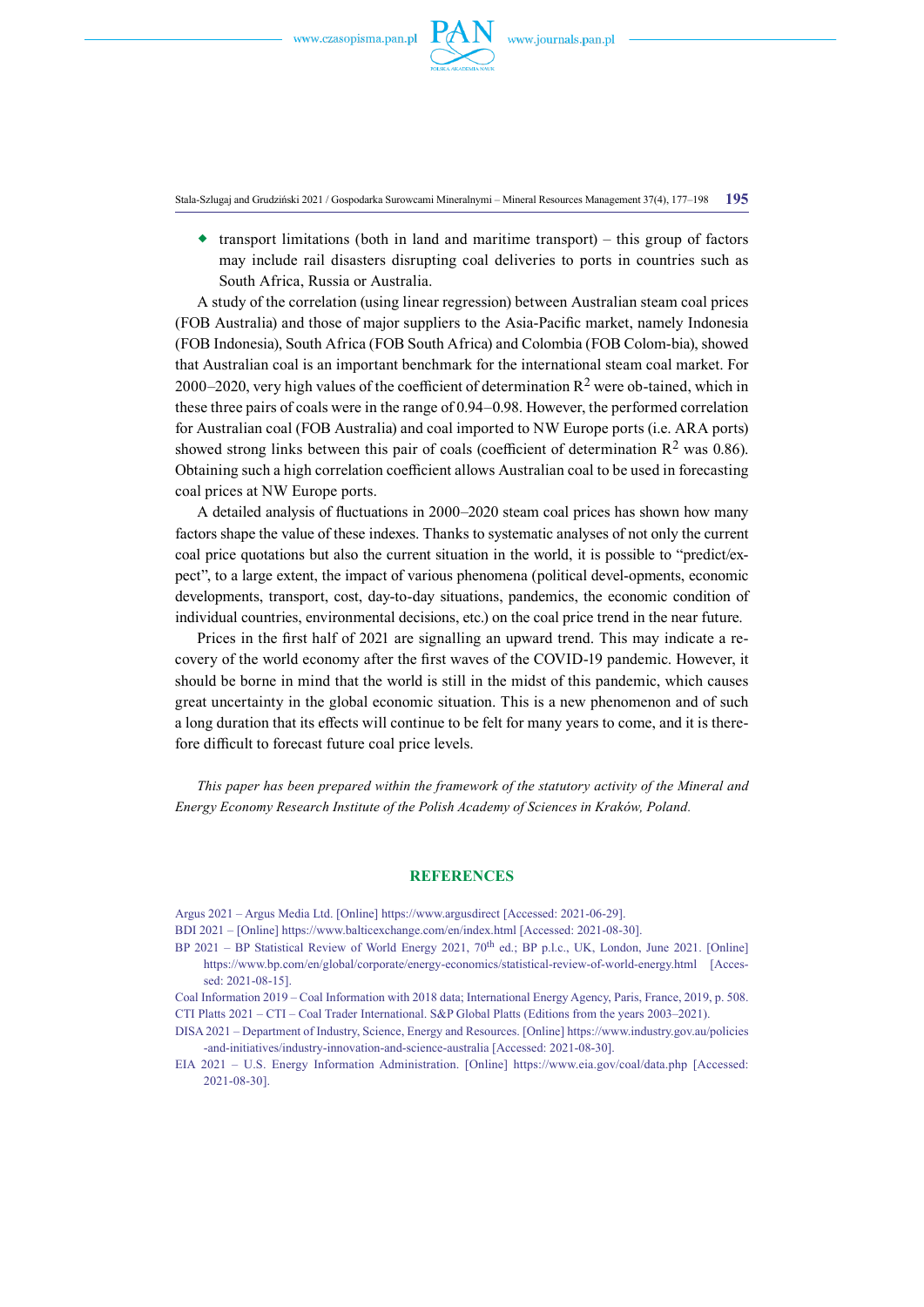

**196** Stala-Szlugaj and Grudziński 2021 / Gospodarka Surowcami Mineralnymi – Mineral Resources Management 37(4), 177–198

- Global 2021 Global Energy Monitor. [Online] [https://globalenergymonitor.org/projects/global-coal-plant-tracker/](https://globalenergymonitor.org/projects/global-coal-plant-tracker/summary-data/) [summary-data/](https://globalenergymonitor.org/projects/global-coal-plant-tracker/summary-data/) [Accessed: 2021-06-29].
- GlobalCoal 2021 globalCOAL. [Online] <https://www.globalcoal.com/>[Accessed: 2021-09-10].
- ICR Platts 2021 ICR International Coal Report. Wyd. Platts The McGraw Hill Companies, England (Editions from the years 2003–2013).
- IHS Markit 2021 Thermal Coal and Petcoke Marker Price Methodology and Specifications. Effective July 2021. [Online]<https://cdn.ihsmarkit.com> [Accessed: 2021-09-10].
- Li et al. 2017 Li, H., Chen, L., Wang, D. and Zang, H. 2017. Analysis of the Price Correlation between the International Natural Gas and Coal. *En-ergy Procedia* 142, pp. 3141–3146. DOI: [10.1016/j.egypro.2017.12.376.](https://doi.org/10.1016/j.egypro.2017.12.376)
- Lorenz, U. 2014. *Impact of international steam coal price changes on domestic coal market* (*Ocena oddziaływania zmian cen węgla energetycznego na rynkach międzynarodowych na krajowy rynek węgla*). *Studia, Rozprawy, Monografie* 188, 138 pp., MEERI PAS (*in Polish*).
- Lorenz, U. 2017. Lower quality steam coals in international trade (*Węgle energetyczne o obniżonej jakości w handlu międzynarodowym*). *Polityka Energetyczna – Energy Policy Journal* 19(3), pp. 19–34 (*in Polish*).
- Lorenz, U. and Grudziński, Z. 2009. International hard coal markets (*Międzynarodowe rynki węgla kamiennego energetycznego*). *Studia, Rozprawy, Monografie* 156, 103 pp., MEERI PAS (*in Polish*).
- Lorenz, U. and Ozga-Blaschke, U. 2016. The influence of changing market conditions on forecast prices of coal in international trade (*Wpływ zmieniających się warunków rynkowych na prognozowane ceny węgla kamiennego w handlu międzynarodowym*). *Przegląd Górniczy* 5, pp. 3–12 (*in Polish*).
- Ozga-Blaschke, U. 2021. Dynamics of coking coal pricing in international trade in 1980–2020. *Gospodarka Surowcami Mineralnymi – Mineral Resources Management* 37(3), pp. 125–138. [DOI: 10.24425/gsm.2021.138656.](http://DOI:%2010.24425/gsm.2021.138656)
- Ozga-Blaschke, U. 2008. The relationships between prices of coking coal and metallurgical coke in the international markets (*Relacje cen węgla koksowego i koksu metalurgicznego na rynkach międzynarodowych*). *Polityka Energetyczna – Energy Policy Journal* 11(1), pp. 335–350 (*in Polish*).
- Russia 2021a Russian Federation: Long-term Program for Coal Sector Development until 2030. [Online] [https://](https://policy.asiapacificenergy.org/node/203) [policy.asiapacificenergy.org/node/203](https://policy.asiapacificenergy.org/node/203) [Accessed: 2021-08-30].
- Russia 2021b Russian Federation: Long-term Program for Coal Sector Development until 2035. [Online] [https://](https://docs.cntd.ru/document/565123539) [docs.cntd.ru/document/565123539](https://docs.cntd.ru/document/565123539) [Accessed: 2021-08-30] (*in Russian*).
- Tarazanov, I. 2016. Russia's Coal Industry Performance for January–December, 2015. *Ugol* 3, pp. 58–72. DOI: [10.18796/0041-5790-2016-3-58-72](http://dx.doi.org/10.18796/0041-5790%E2%80%932016-3-58-72) (*in Russian*).
- Tarazanov, I. 2017. Russia's Coal Industry Performance for January–December, 2016. *Ugol* 3, pp. 36–50. DOI: [10.18796/0041-5790-2017-3-36-50](http://dx.doi.org/10.18796/0041-5790%E2%80%932017-3-36-50) (*in Russian*).
- Tarazanov, I. 2018. Russia's Coal Industry Performance for January–December, 2017. *Ugol* 3, pp. 58–73. DOI: [10.18796/0041-5790-2018-3-58-73](http://dx.doi.org/10.18796/0041-5790%E2%80%932018-3-58-73) (*in Russian*).
- Tarazanov, I. 2019. Russia's Coal Industry Performance for January–December, 2018. *Ugol* 3, pp. 54–69. DOI: [10.18796/0041-5790-2020-3-54-69](http://dx.doi.org/10.18796/0041-5790%E2%80%932020-3-54-69) (*in Russian*).
- Tarazanov, I. 2020. Russia's Coal Industry Performance for January–December, 2019. *Ugol* 3, pp. 64–79. DOI: [10.18796/0041-5790-2019-3-64-79](http://dx.doi.org/10.18796/0041-5790%E2%80%932019-3-64-79) (*in Russian*).
- Tarazanov, I. 2021a. Russia's Coal Industry Performance for January–December, 2020. *Ugol* 6, pp. 25–36. DOI: [10.18796/0041-5790-2021-6-25-36](http://dx.doi.org/10.18796/0041-5790%E2%80%932021-6-25-36) (*in Russian*).
- Tarazanov, I. 2021b. Russia's Coal Industry Performance for January–Mart, 2021. *Ugol* 6, pp. 27–43. DOI: [10.18796/0041-5790-2021-3-27-43](http://dx.doi.org/10.18796/0041-5790%E2%80%932021-3-27-43) (*in Russian*).
- WEO2020 World Energy Outlook 2020. International Energy Agency, Paris, France, 462 pp.
- World Bank 2021 The World Bank Commodity Markets "Pink Sheet" Data. [Online] [https://www.worldbank.](https://www.worldbank.org/en/research/commodity-markets) [org/en/research/commodity-markets](https://www.worldbank.org/en/research/commodity-markets) [Accessed: 2021-08-15].
- Zamani, N. 2016. The Relationship between Crude Oil and Coal Markets: A New Approach. *International Journal of Energy Econom-ics and Policy* 6(4), pp. 801–805.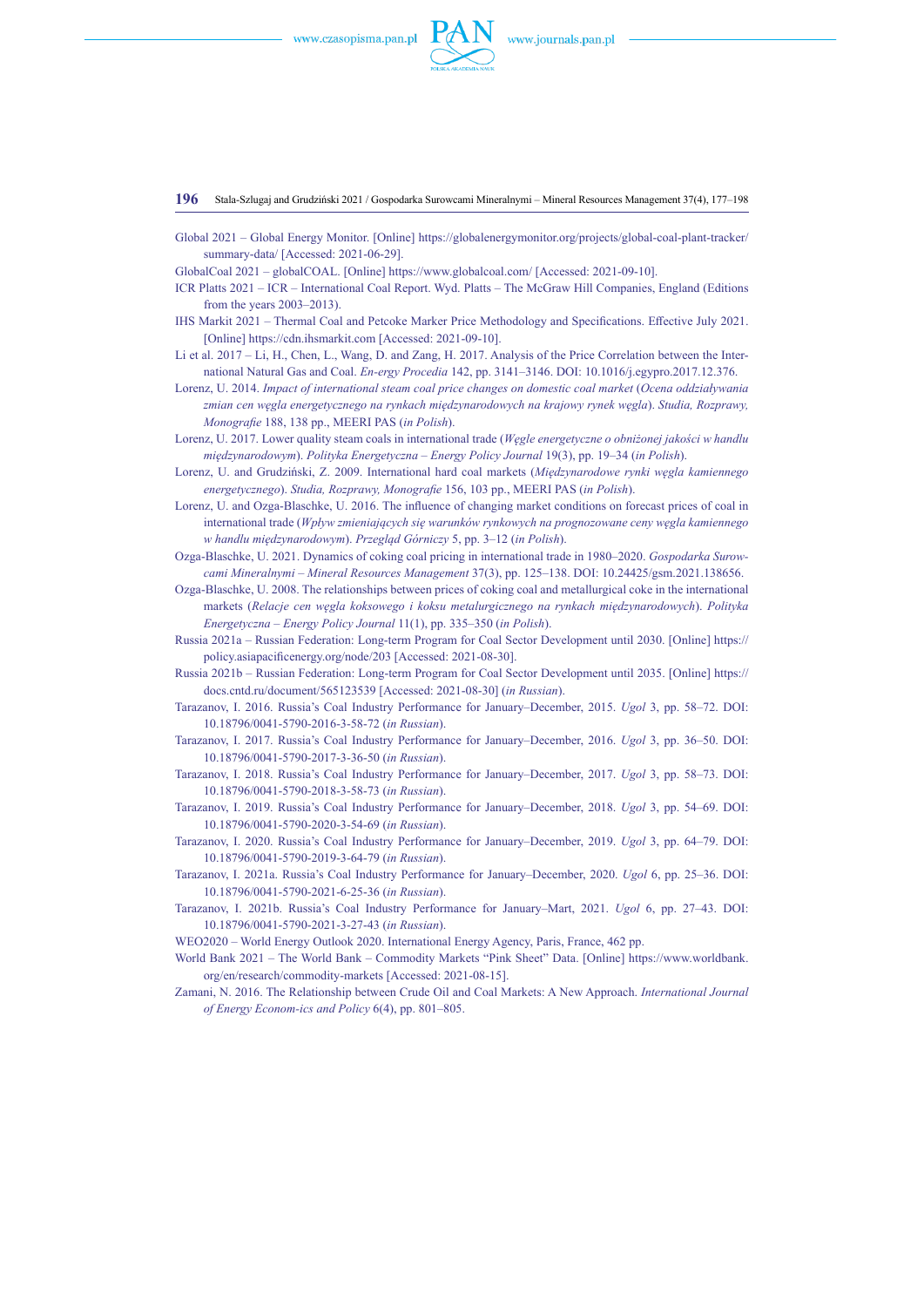

Stala-Szlugaj and Grudziński 2021 / Gospodarka Surowcami Mineralnymi – Mineral Resources Management 37(4), 177–198 **197**

#### **Price Trends on the International Steam Coal Market in 2000–2020**

## Keywords

steam coal, trade, prices, spot market

## Abstract

Approximately 95% of international trade in steam coal is concentrated in two areas: Asia-Pacific and Atlantic. Prices on the international market depend on the largest exporters and users of coal. The aim of the article is to characterize the price trends that took place in the international trade of energy coal in the years 2000–2020 and to distinguish price indices which, in the opinion of the authors, currently play an important role in this trade. The analysis of steam coal prices in international markets in 2000–2020 made it possible to highlight five periods of rising prices, four periods of falling prices, and one period of the stabilisation of prices. A detailed analysis of the highlighted periods of steam coal price fluctuations in 2000–2020 made it possible to identify groups of factors that significantly affect the level of prices of the analyzed coal in the long term. International steam coal markets are interlinked despite periodic volatility. A very important factor influencing world steam coal prices is the situation in China as it is the largest producer, user and importer of steam coal. A small change in coal production in China significantly affects the volume of trade on the international market. Therefore, the level of freight prices is an important factor influencing the price level for the customer. FOB Australia prices are also correlated with coal suppliers to the European market and Asia-Pacific market in this paper. The very high correlation coefficients obtained confirm the close relationship between the prices of these coals. For many years, the European market has no longer been a trendsetter in international coal markets but has instead been affected by general trends.

#### **Trendy cenowe na międzynarodowym rynku węgla energetycznego w latach 2000–2020**

## S łowa kluczowe

węgiel energetyczny, handel, ceny, rynek spot

#### Streszczenie

Handel międzynarodowy węglem energetycznym koncentruje się w około 95% na dwóch obszarach: Azji-Pacyfiku i Atlantyku. Ceny na rynku międzynarodowym zależą od największych eksporterów i użytkowników węgla. Celem artykułu jest scharakteryzowanie trendów cenowych, jakie miały miejsce w międzynarodowym handlu węglem energetycznym w latach 2000–2020 oraz wyróżnienie wskaźników cen, które w opinii autorów odgrywają obecnie istotną rolę w tym obrocie. Analiza cen węgla energetycznego na rynkach międzynarodowych w latach 2000–2020 pozwoliła wyróżnić: pięć okresów wzrostu cen, cztery okresy spadku cen oraz jeden okres stabilizacji cen. Szczegółowa